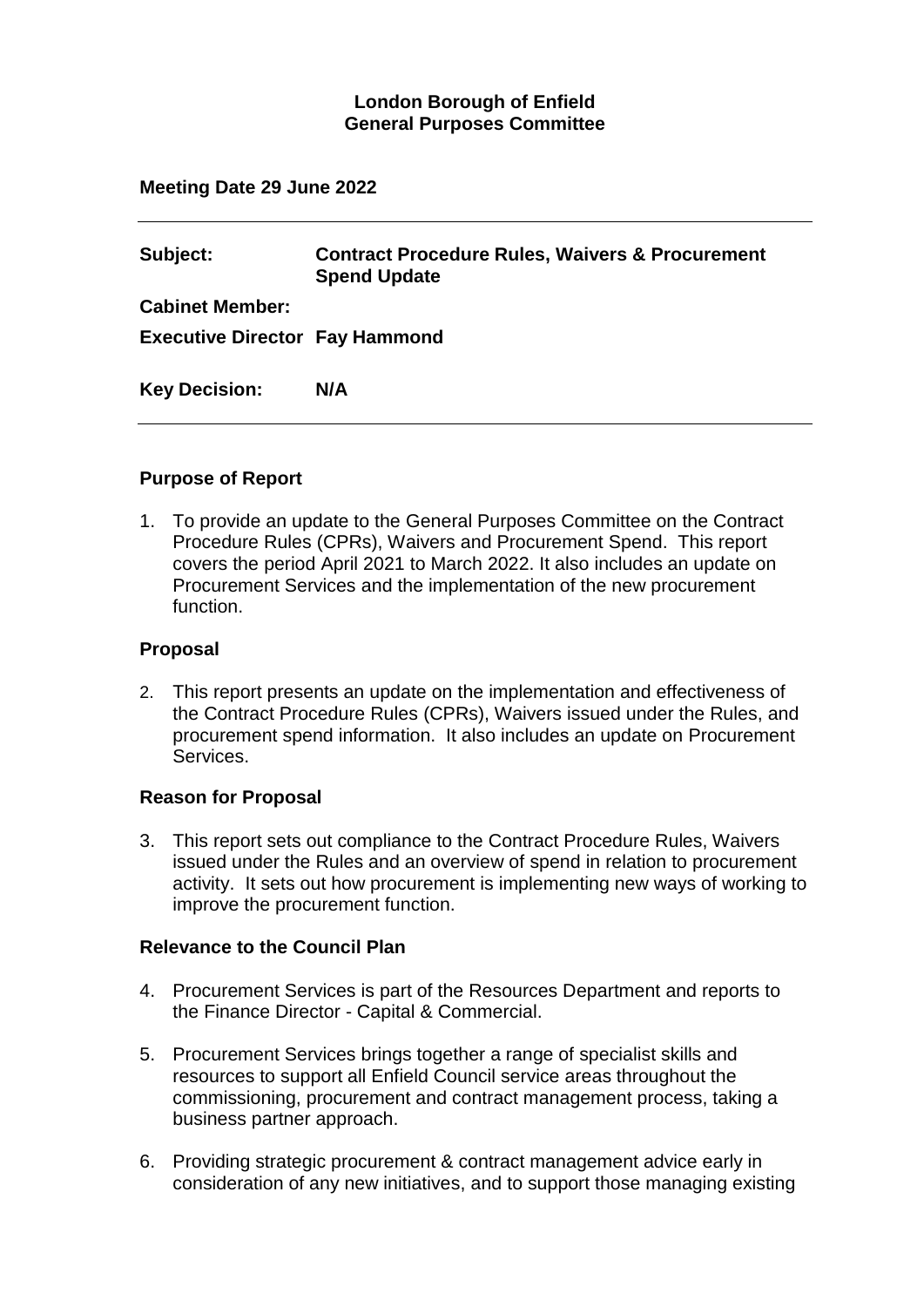contracts, Procurement Services lead the tendering process for larger and more complex projects.

- 7. Procurement Services help the Council secure value for money and work hard to achieve the best Social Value and the Council's Business Plan's priorities and outcomes.
- 8. Providing a wide range of policy and analytical support as it relates to suppliers and external markets and to provide guidance through the legal and internal processes that govern how the public's money is spent.
- 9. Procurement Services **vision** is *"To become a centre of excellence, recognised as a trusted strategic partner in the successful delivery of the Council's Business Plan".*
- 10. Procurement Services is an enabling service and supports Council services through procurement to support the delivery of homes in well-connected neighbourhoods, safe, heathy, and confident communities, and an economy that works for everyone. Through procurement activity it ensures that suppliers support the Fairer Enfield Policy and Climate Action.

### **Background**

- 11. All Councils are facing the same financial challenges, impact of Brexit, Covid-19 and the Ukraine conflict. Inflation is moving in an upward trajectory at levels not seen for approximately 30 years. This is manifesting itself in price increases.
- 12. The impact of Brexit and the Ukrainian conflict has had an impact on the supply chain with delays and shortages of some materials. Construction in particular has seen a big impact with price increases within the supply chain. Procurement Services is working with Services to strengthen business continuity plans to mitigate risks to the supply chain.
- 13. Nationally councils face procurement challenges: balancing Value for Money against procurement processes, working to increase local spend to support local economies and economic recovery, and to embed equalities and social value, through the procurement cycle.
- 14. The Council may only contract with external parties within the legal framework for local authority procurement i.e. in accordance with the UK Public Contracts Regulations 2015 (as amended), the Council's Contract Procedure Rules (s135 of the Local Government Act 1972), the general duty to obtain Best Value (Local Government Act 1999) and follow the principles of transparency, non-discrimination and equality of treatment.
- 15. Under section 135 of the Local Government Act 1972 a local authority is required to make standing orders for contracting of goods, works and services. There is also an obligation to include in those standing orders provisions for securing competition for contracts and regulating the way tenders are invited. The standing orders may provide that contract of a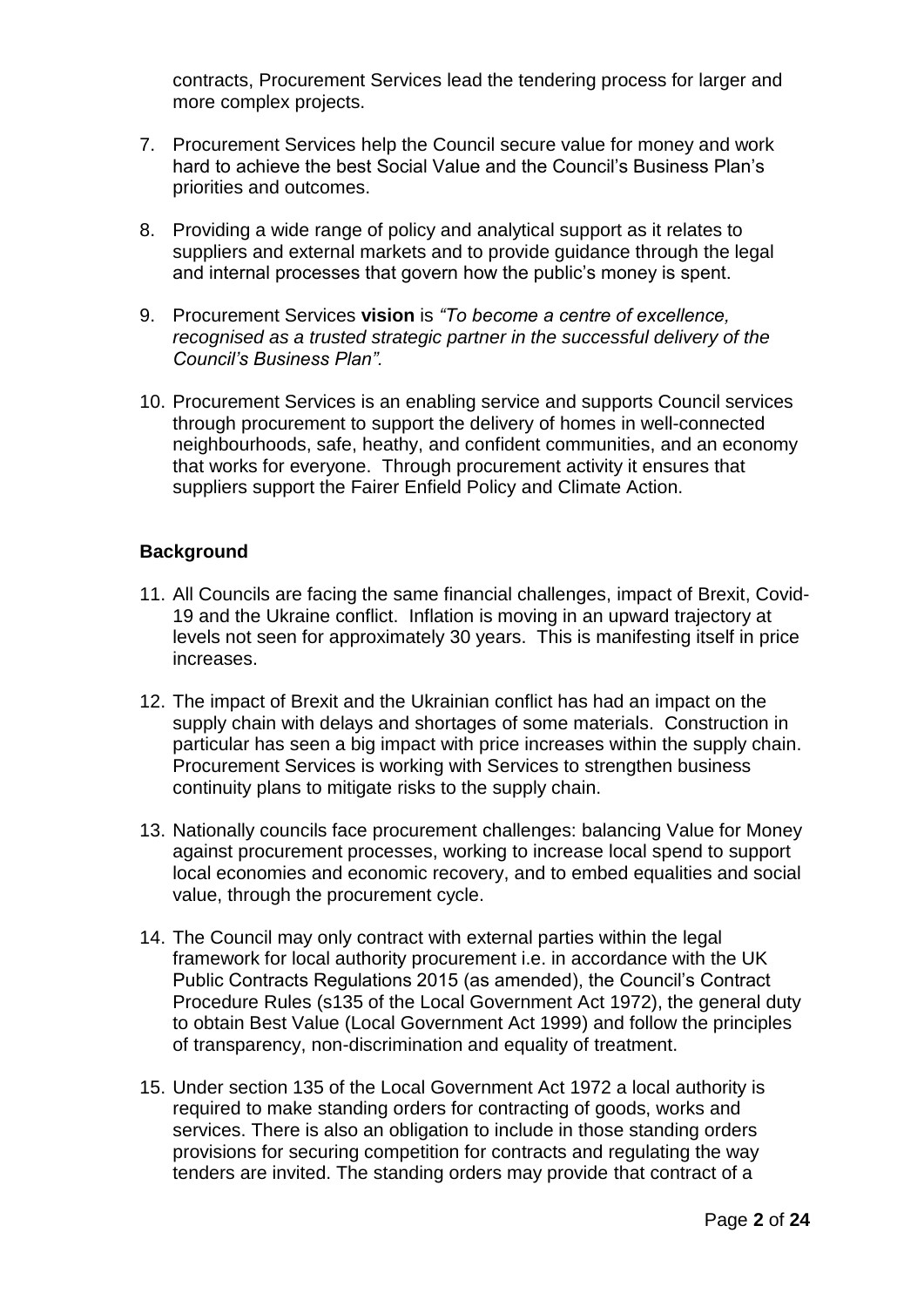certain value are exempt and may authorise the authority to exempt the provisions were justified by special circumstances. The Contract Procedure Rules (CPRs) are the Council's standing orders as required under the Act.

- 16. The Contract Procedure Rules must also comply with UK procurement regulations as set out in the Public Contracts Regulations 2015. The regulations make competition of certain contracts mandatory and there is no right to waive those requirements.
- 17. As a result of Brexit, Procurement Services have ensured that the Council is compliant with updated regulations. From the 1<sup>st</sup> January 2021 the UK no longer needs to advertise on the Open Journal of the European Union (OJEU), but on the UK e-procurement portal 'Find a Tender'. Enfield's procurement systems are compliant and interface with 'Find a Tender'.
- 18. Procurement Services are still monitoring the progress of the new Procurement regulations Bill mentioned in the Queen's speech and indications are that the Bill will receive Royal Assent during Summer 2023 and implemented thereafter.
- 19. The Government has stated that it wants to simplify the procurement process, increase transparency, and ensure that Social Value, Climate Action and Economic Development are more central within procurement activity.
- 20. The changes in UK procurement regulations will necessitate a review of the current CPRs, and it is likely that a major overhaul will be needed of the current CPRs to ensure they are in line with the new UK regulations. The Council will need to understand the implications of the new legislation and what impact this will have for the Council. There will be a six-month grace period from the bill being passed to when Council's must implement the new regulations.
- 21. A Public Procurement Notice 11/20 was published in December 2020 which allows below threshold procurement to reserve to SME's/VCS organisations, and location to county or country.
- 22. Several Public Procurement Notices were issued by the government between April 2021 and March 2022. Those relevant to the CPR's:

| PPN 01/22 Contracts<br>with suppliers from<br><b>Russia and Belarus</b> | <b>Contracting Authorities should consider</b><br>terminating any contracts where the prime<br>supplier is a Russian or Belarusian supplier, but<br>only if an alternative supplier can be sourced in<br>line with Value for Money. |
|-------------------------------------------------------------------------|-------------------------------------------------------------------------------------------------------------------------------------------------------------------------------------------------------------------------------------|
| PPN 10/21 Thresholds<br>inclusive of VAT                                | For the purposes of advertising the contract<br>values, they must be inclusive of VAT.                                                                                                                                              |
| PPN 09/21 Requirement<br>to publish on contracts<br>finder              | Reminder to contracting authorities to advertise<br>opportunities on Contract Finder.                                                                                                                                               |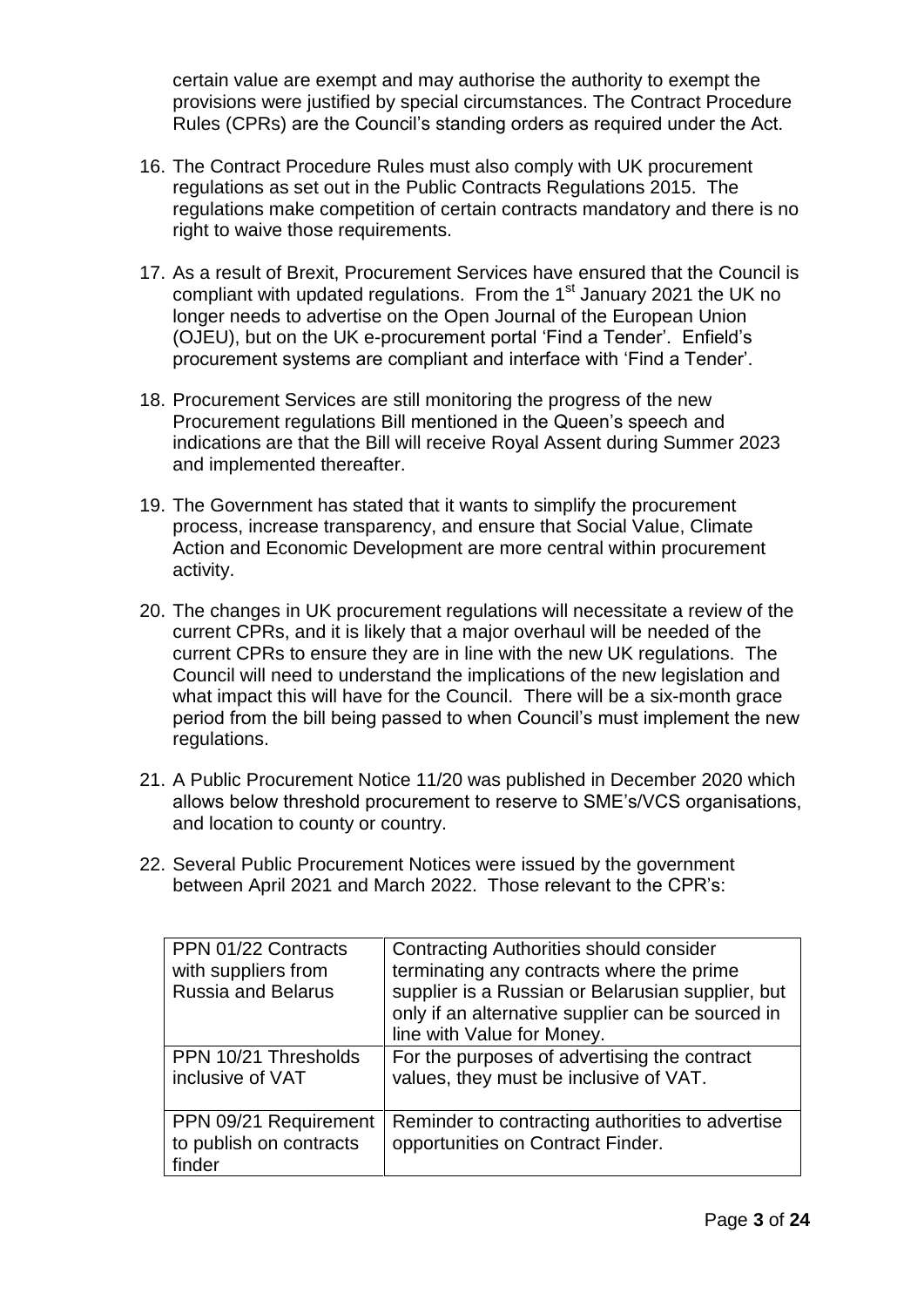### **Main Considerations for the Council**

#### 23. **Compliance and Contract Procedure Rules**

The current CPRs were updated in line with the update of the Council's Constitution and were published in July 2020. They are used in conjunction with the Procurement Manual. The CPRs are reviewed regularly, and compliance is reported at the Departmental Procurement Boards.

- 24. Any changes in UK procurement regulations will necessitate a review of the current CPRs to ensure they are in line with any new UK regulations.
- 25. Compliance to the CPRs for the period of April 2021 to March 2022 is set out in Appendix B. Overall compliance to the CPRs is good. To support compliance no new supplier can be created without evidence of compliance to the CPRs.
- 26. Regular training on following the CPRs for Council Officers is provided via iLearn. Procurement Services also offer training to schools on the CPR's.
- 27. There are occasions where it is not practical or possible to follow a full competitive process in accordance with the CPRs. In such instances Service Departments may request a Waiver or Exception to the CPRs, the procedure for which is included in Appendix A. The approval of such Waivers and Exceptions are compliant with the CPRs. It should be noted that waivers cannot contravene UK legislation.
- 28. The July 2020 CPRs were tightened up and now state that all Waivers must be approved by the Executive Director of Resources following review by Procurement Services.

#### 29. **Waivers**

Over the past six years the number of waivers as decreased dramatically from 40 in 2014/15, 10 in 2015/16 and 4 in 2016/17 and 1 in 2017/18. There were 0 for 2018/19 and 2019/20, and 1 in 2020/2021. This can be attributed to Procurement Services working closely with services to look for alternative options and promote a competitive process wherever possible. Waivers issued for April 2021 – March 2022 are set out in Appendix C.

- 30. Only one waiver was issued for the period April 2021 to March 2022. This equates to a total contract value of £298,843. This is a reduction on last year's value of £2.89m.
- 31. The one waiver issued in the period April 2021 to March 2022 was for BeeZee Bodies and was approved by the Executive Director for Resources in line with the Rules. The contract was to deliver a child weight management service in four boroughs with external funding from Public Health England. The project provided school nursing from a specialist nurse and targeted engagement in low uptake groups. The project was fully externally funded, and the Council would generate revenue by renting space to the provider. A portion of the funding was also allocated to the school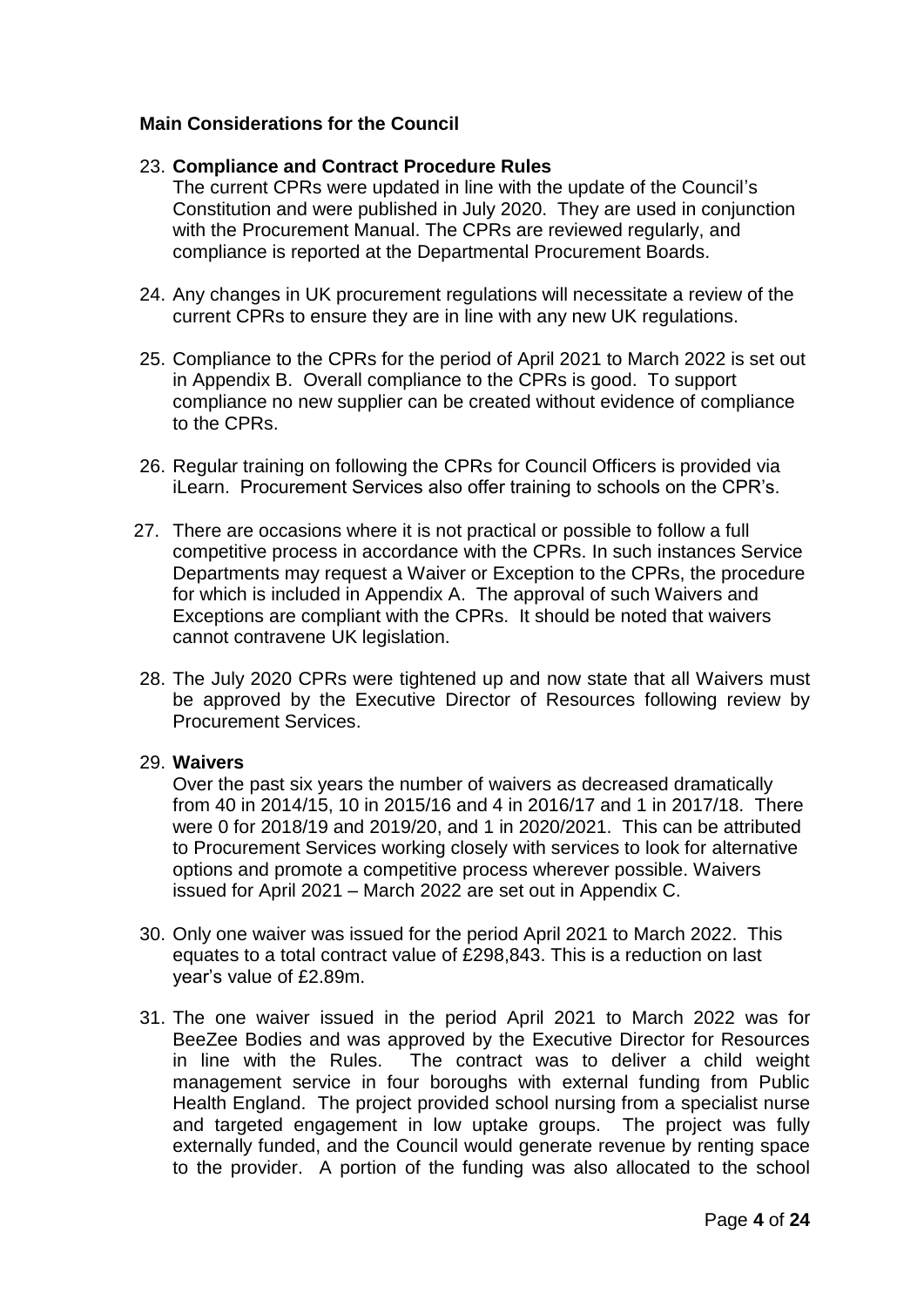nursing service to enhance existing statutory responsibility. The contract was for a short-term and was not relet after the initial term.

#### 32. **Exceptions**

Under the CPRs there is provision to consider areas that are exceptions. These are permissible within the UK Public Contract Regulations 2015, and the Council's CPRs. Exceptions issued for April 2021 – March 2022 are set out in Appendix C.

- 33. The number of exceptions sought for the period April 2021 to March 2022 is 13. This equates to a total contract value of £983k.
- 34. This is a largely similar number of exceptions as were sought from the 2020/21 financial year, however the contract value subject to exceptions has decreased. For the period April 2020 – March 2021, 14 exceptions were issued with a total contract value of £2m.
- 35. In all cases these exceptions had been discussed with Procurement Services, and had been agreed, as being within the best interests of the Council at that time. In most cases these are for specialised areas of spend.

#### 36. **Procurement Spend Information**

The spend profile of Enfield Council is typical for a tier 1 Local Authority with the main spend categories being People and Place. Total 3<sup>rd</sup> party spend for April 2021 – March 2022 was £925.4M. This is an increase from previous period April 2020 – March 2021 of £845.5M, representing a change of 9.4%. Spend profile is set out in Appendix D for period April 2021 to March 2022.

- 37. Spend with Small to Medium Enterprises was £60M equating to 19% of total spend. This is an increase from last year of 46% on previous period where spend was £41M. See Appendix D
- 38. Spend with local suppliers was £37M, equating to 12% of total spend. This is an increase of £3.5m which equates to 10.6% on previous period where spend with local suppliers was £33.4M. See Appendix D
- 39. The CPRs require officers to obtain quotes from local suppliers where possible, subject to best value considerations.
- 40. Work is being undertaken to increase the number of local suppliers and opportunities offered to local suppliers. The use of TOMs (themes Outcomes and Measures) through the Social Value Portal to increase local suppliers or local suppliers in the supply chain. A 'Keeping It Local' toolkit is being developed to support officers in how they can increase opportunities to local businesses.
- 41. It should be noted that local spend is calculated on the 'payee' being located within one of the borough's post codes. A large proportion of local spend is not included as the payee is not located in the borough. One of the main areas for this is Temporary Accommodation (TA). This is because the TA system – Adam consolidates all spend with TA suppliers to one invoice. The Adam supplier is based in Ipswich, which takes the £42m approx. spend off the measurement of suppliers within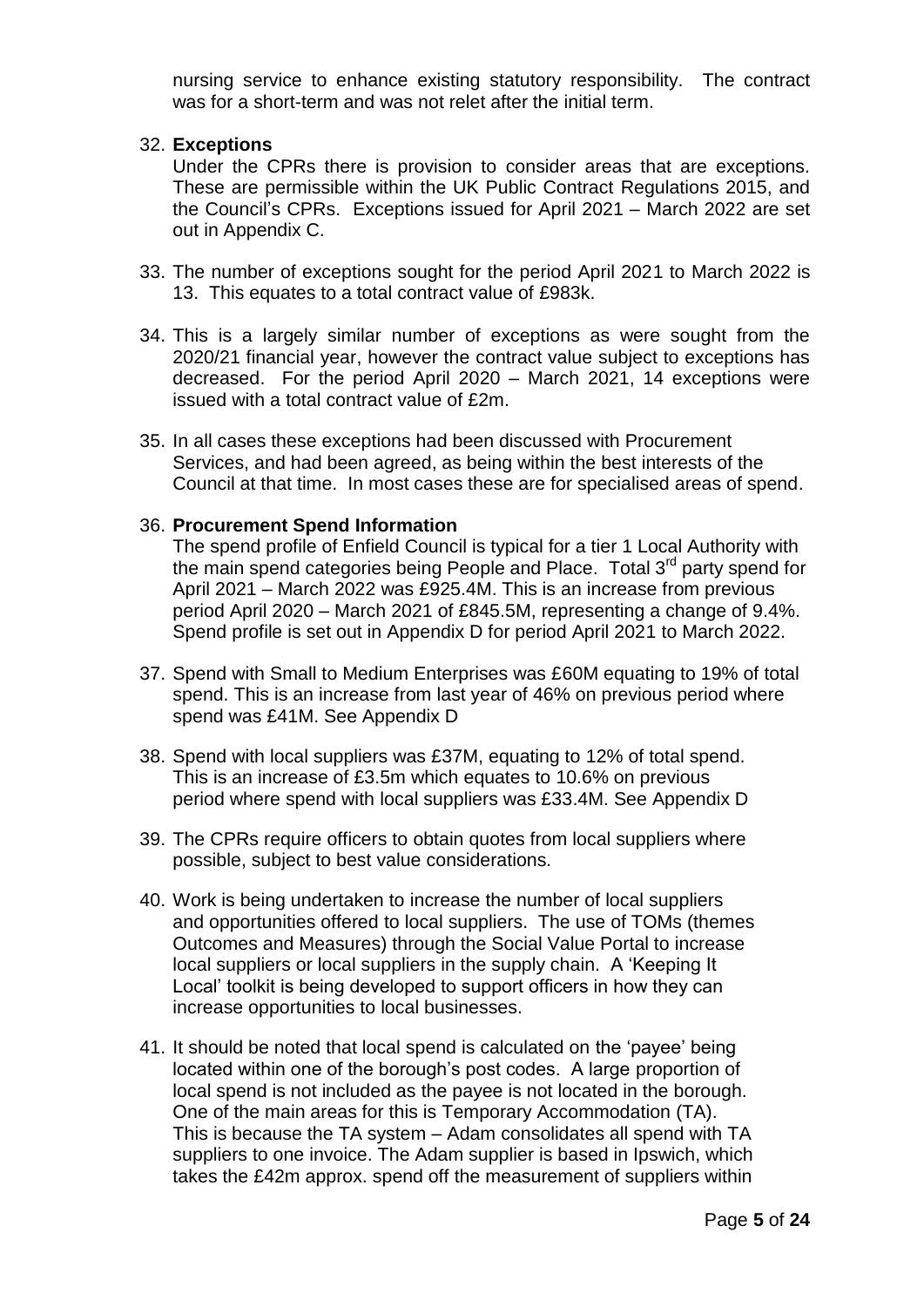an Enfield postcode. However, most of the TA providers are based in the Enfield area, and the spend is still indirectly with local suppliers for this category of spend. Reports are being developed by Adam to give further details on this, so that we can more accurately track local spend.

#### 42. **Next Steps**

- 43. Procurement Services has recently been restructured to recognise the need to take a more strategic approach and lead to procuring goods, services and works. A 'Category Management' model, which provides 4 category managers to work closely with Service through a Business Partner model.
- 44. The restructure also recognised that Contract Management needs to be strengthened across the Council with two positions created to deliver this aspiration, supporting services to ensure the delivery of Value for Money, contract outcomes and supplier resilience during the lifetime of the contract. A contract management framework which consolidates best practice is being developed, along with guides and training courses to support officers across the Council.
- 45. A new Head of Procurement Services came into post during February 2022. This commenced a review of all Procurement activity. Meetings with all major stakeholders have taken place to promote the new service, identify needs and gap analysis, feedback on what is working well and where there are improvements to ensure Procurement Services meets the needs of the Council and promote early procurement involvement in all projects and programmes.
- 46. A review of procurement governance is underway to give decision makers the assurance and confidence of high-quality procurement standards and value for money at all stages of the procurement cycle from sourcing strategy through to any requests for contract extensions, variations and modifications
- 47. Currently there are three procurement boards, one for each area (People, Place and Resources & CEX). Working with the departmental Chairs these are being reviewed to support more proactive procurement forward planning and involvement and support each area with its procurement and contracting activity.
- 48. The boards meet monthly, and each board has a slightly different approach that reflects their business needs. Procurement Services are working to harmonise these approaches, implement regular discussion of strategic business cases for commissioning and procurement, review their contract register, forward plan and track their procurement pipeline. New procurement policy and strategy is also discussed at these boards.
- 49. To support Services and officers the Procurement intranet pages have been extensively updated. More contract and spend information is available to support visibility. Additionally, support guides and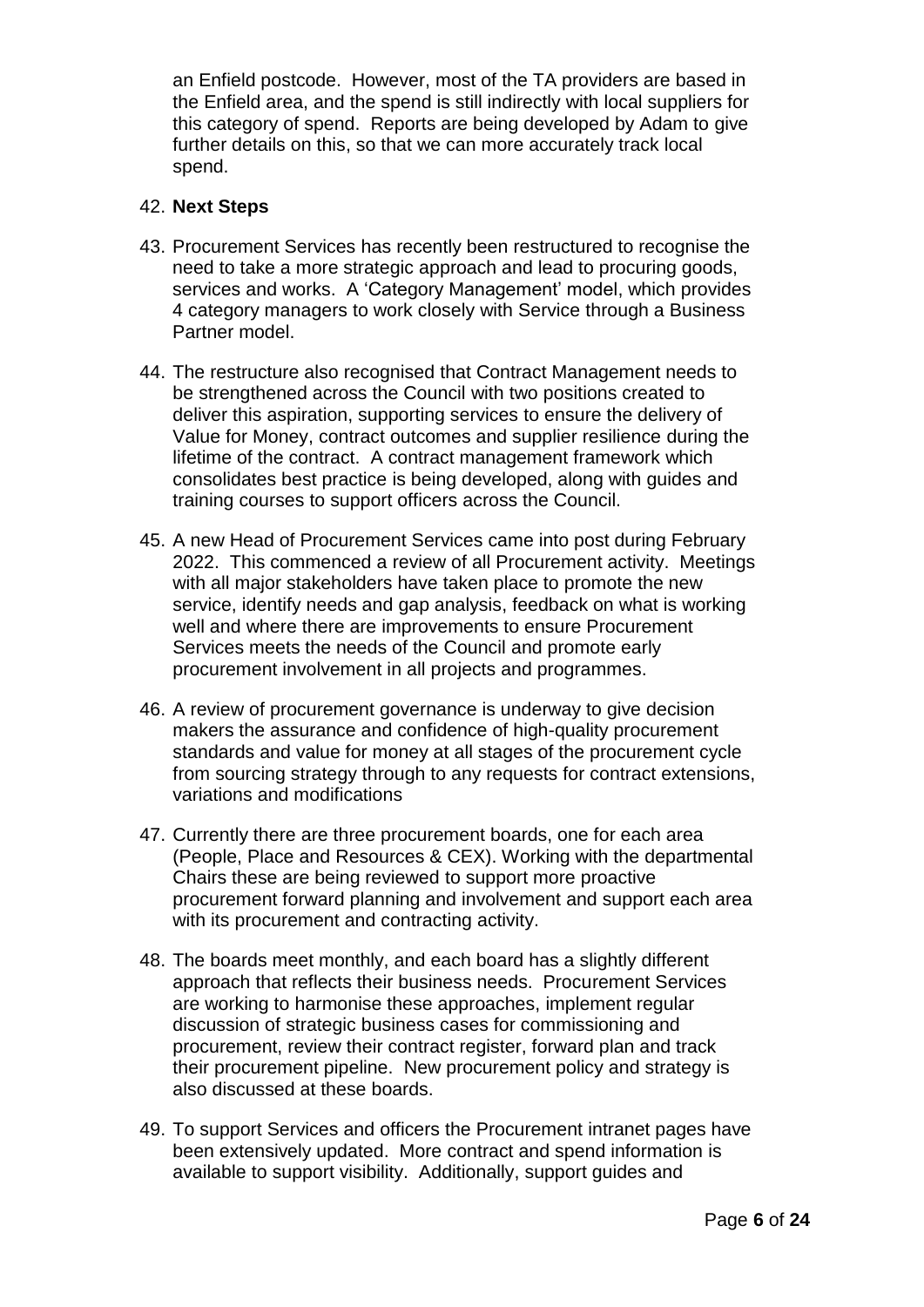checklists have been updated. A training strategy has been developed to support officers across the Council to carry out procurement more effectively and support the Council Plan.

- 50. To support the move to more strategic procurement, it has been recognised that investment is needed in systems for monitoring and reporting of activity. Currently Procurement Services are reviewing the market for a contract management system, spend analytics tool, and procurement project management tool. These systems will support all elements of the sourcing cycle. It is also reviewing functionality for supply chain resilience; to address risk in the supply chain, given the current market forces.
- 51. In February 2022 cabinet approved Procurement Services new Sustainable and Ethical procurement policy. This sets outs how the Councils plan will be delivered through procurement activity.
- 52. The policy focuses on four priority areas:
	- **Social Value** In line with the Council's Contract Procedure Rules, officers must consider the inclusion of a minimum 10% evaluation weighting for social value in all procurements over the public procurement threshold and are strongly encouraged to include this in procurement under the threshold.
	- **Ethical Procurement**: The policy supports the Council's Fairer Enfield policy and sets out how suppliers can support the Council in delivering Equality and Diversity.
	- **Supporting the Local Economy and Local Employment**: Through its procurement activities, the Council will create high quality employment and training opportunities for residents and support local businesses. It includes new Enfield Skills Academy and explains guidance for staff will be developed on how to give a higher weighting, and where appropriate and proportional, up to 50% of the weighting, to local economy, employment and skills.
	- **Climate Action**: In line with Enfield's Climate Action Plan, this policy sets out how the Council will minimise carbon emissions and negative environmental impacts
- 53. The Policy will be implemented through procurement activity.
- 54. Procurement Services are implementing a Social Value Portal, that will support the monitoring and reporting of social value leveraged through procurement contracts. This has been piloted in Meridian Water and will now be rolled out to the wider Council. The Council is using Social Value to increase the number of local suppliers used, offer more employment and training opportunities for local residents, and the delivery of environmental and sustainable construction through contracts. See Appendix E (information is limited as it is still in pilot mode)

### **Safeguarding Implications**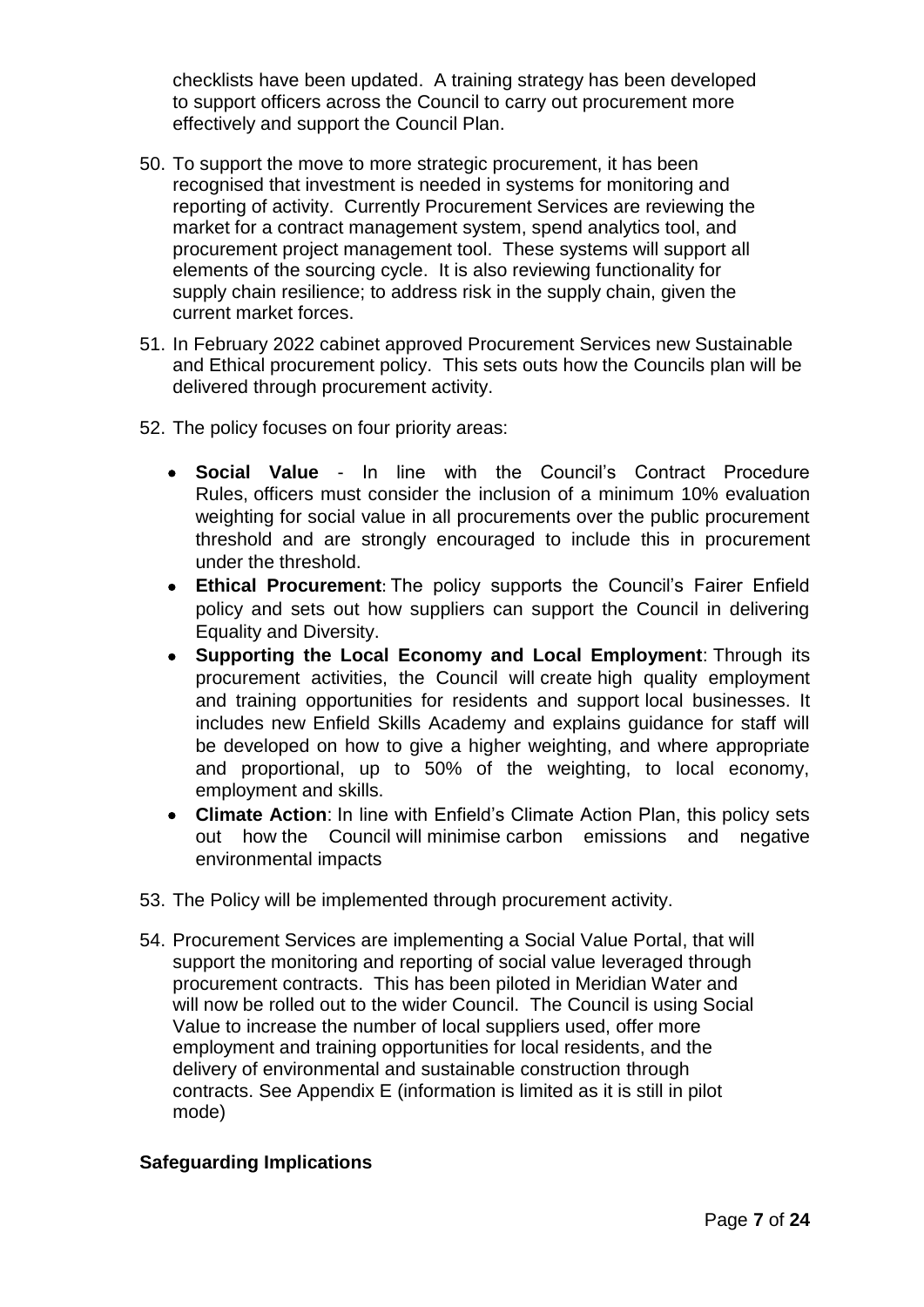55. This is an update report and there are no safeguarding implications directly linked to this report.

## **Public Health Implications**

56. The CPRs and Procurement Manual state that procuring officers must consider Health in Everything we do to ensure that suppliers and services are in line with Public Health objectives. This is an update report and there are no Public Health implications directly linked to this report.

#### **Equalities Impact of the Proposal**

- 57. Enfield's contract standard Terms and Conditions now include clauses to ensure that suppliers are compliant to the Equality Act. The Fairer Enfield Policy will be delivered through the new Sustainable and Ethical Procurement Policy which was approved at cabinet February 2022. The CPR's and Procurement Manual state that procuring officers must include equality evaluation criteria for contracts over the EU threshold. This will ensure that suppliers working with the Council support Enfield's Fairer Enfield Policy. The implementation of updated systems will also support the monitoring of Equality KPI's within third party contracts.
- 58. This is an update report and there are no Equality implications directly linked to this report.

#### **Environmental and Climate Change Considerations**

- 59. The CPRs and Procurement Manual state that procuring officers must consider Enfield's Climate Action Plan to ensure that suppliers and services are in line with Enfield's Climate Action objectives. The Climate Action Plan will be delivered through the new Sustainable and Ethical Procurement Policy was approved at cabinet February 2022. The CPR's and Procurement Manual state that procuring officers must include Climate Action evaluation criteria for contracts over the PCR threshold. The implementation of updated systems will also support the monitoring of Climate Action KPI's within third party contracts.
- 60. This is an update report and there are no Climate Change Considerations directly linked to this report.

#### **Risks that may arise if the proposed decision and related work is not taken**

61. This is an update report and there is no direct risk in relation to this report. There are potential risks to the Council of challenge where procurement is not following the CPR's. Poor procurement practice could result in reputational damage, or not demonstrate value for money.

#### **Risks that may arise if the proposed decision is taken and actions that will be taken to manage these risks**

62. This is an update report and there are no direct risks in relation to this report. Procurement Services will continue to monitor compliance to the CPR's to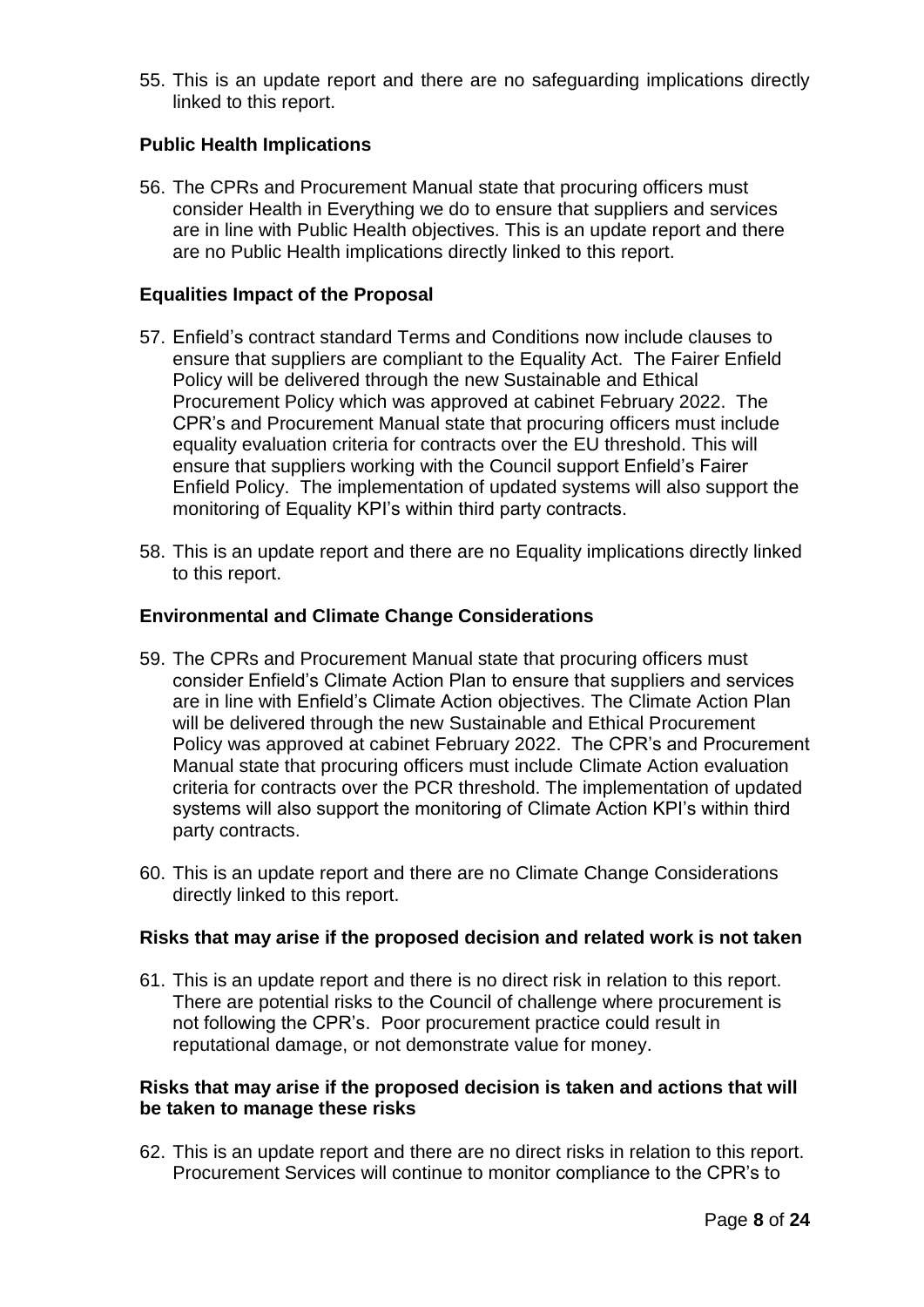minimise risk of challenge, re-enforce the need for demonstrating value for money through competitive procurement. Supporting procuring officers to offer opportunities wherever possible to the local market to support 'an economy fit for Everyone'.

### **Financial Implications**

63. None.

## **Legal Implications**

64. None.

### **Workforce Implications**

65. At the time of writing this report, recruitment is still ongoing to complete the restructure of Procurement Services.

### **Property Implications**

66. None.

### **Other Implications**

67. None.

### **Options Considered**

68.Not applicable.

### **Conclusions**

69. This report provides an update on the Council's Standing Orders (CPRs), Waivers and procurement spend. The figures show that compliance is high, and that the number of waivers is under control. It details how Procurement Services are restructuring to improve procurement across the Council.

| Report Author: | <b>Claire Reilly</b>                           |
|----------------|------------------------------------------------|
|                | <b>Head of Policy and Contract Development</b> |
|                | Claire.Reilly@enfield.gov.uk                   |
|                | 020 8312 2027                                  |
|                |                                                |

Date of report: 25<sup>th</sup> May 2022

### **Appendices**

Appendix A – Excerpt from CPR rules for Exceptions and Waivers (Rules 15 and 17)

Appendix B – CPR compliance April 2021 – March 2022

- Appendix C Exceptions and Waivers issued April 2021 March 2022
- Appendix D Spend Overview April 2021 March 2022
- Appendix E Social Value April 2021 March 2022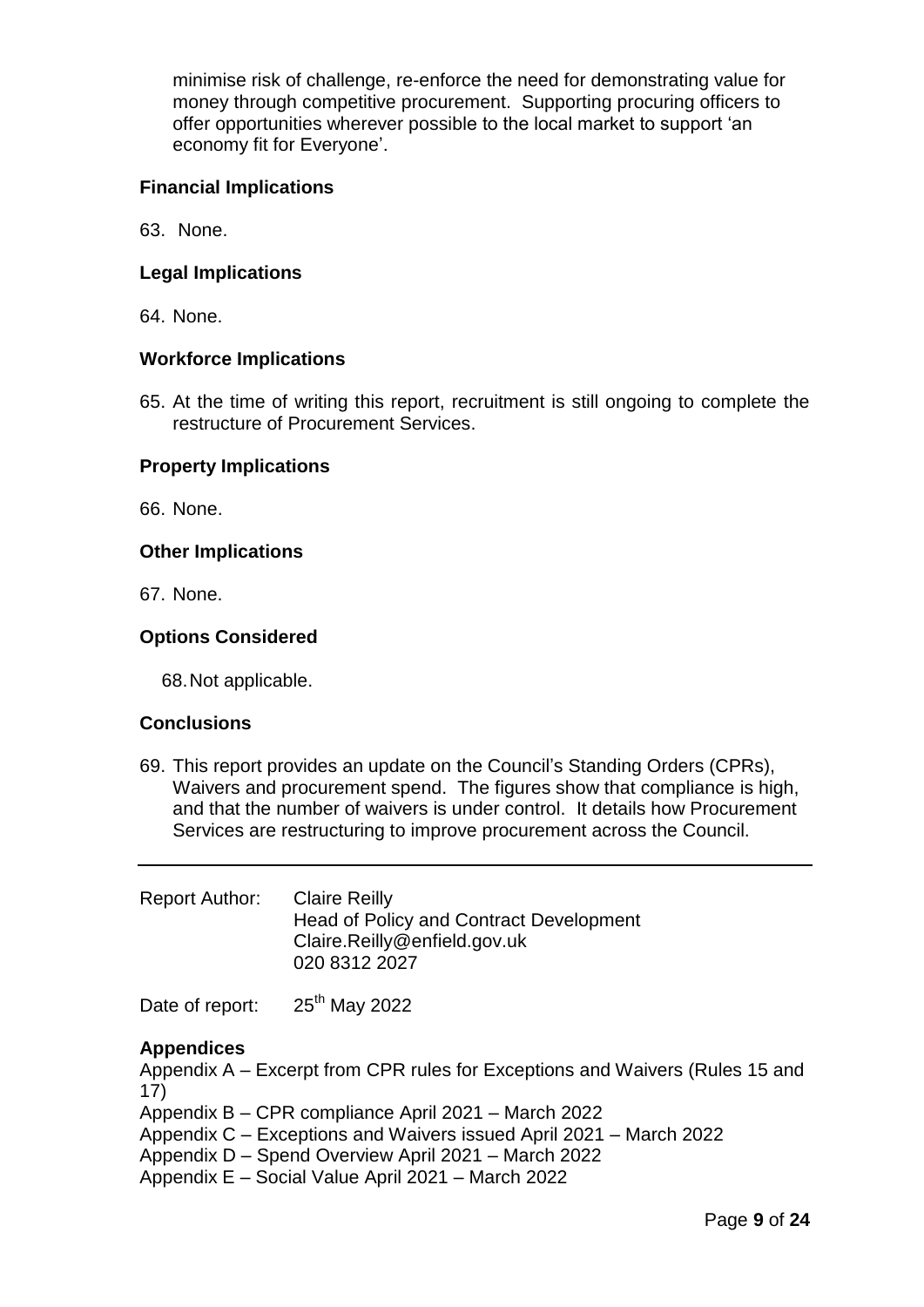**Background Papers None**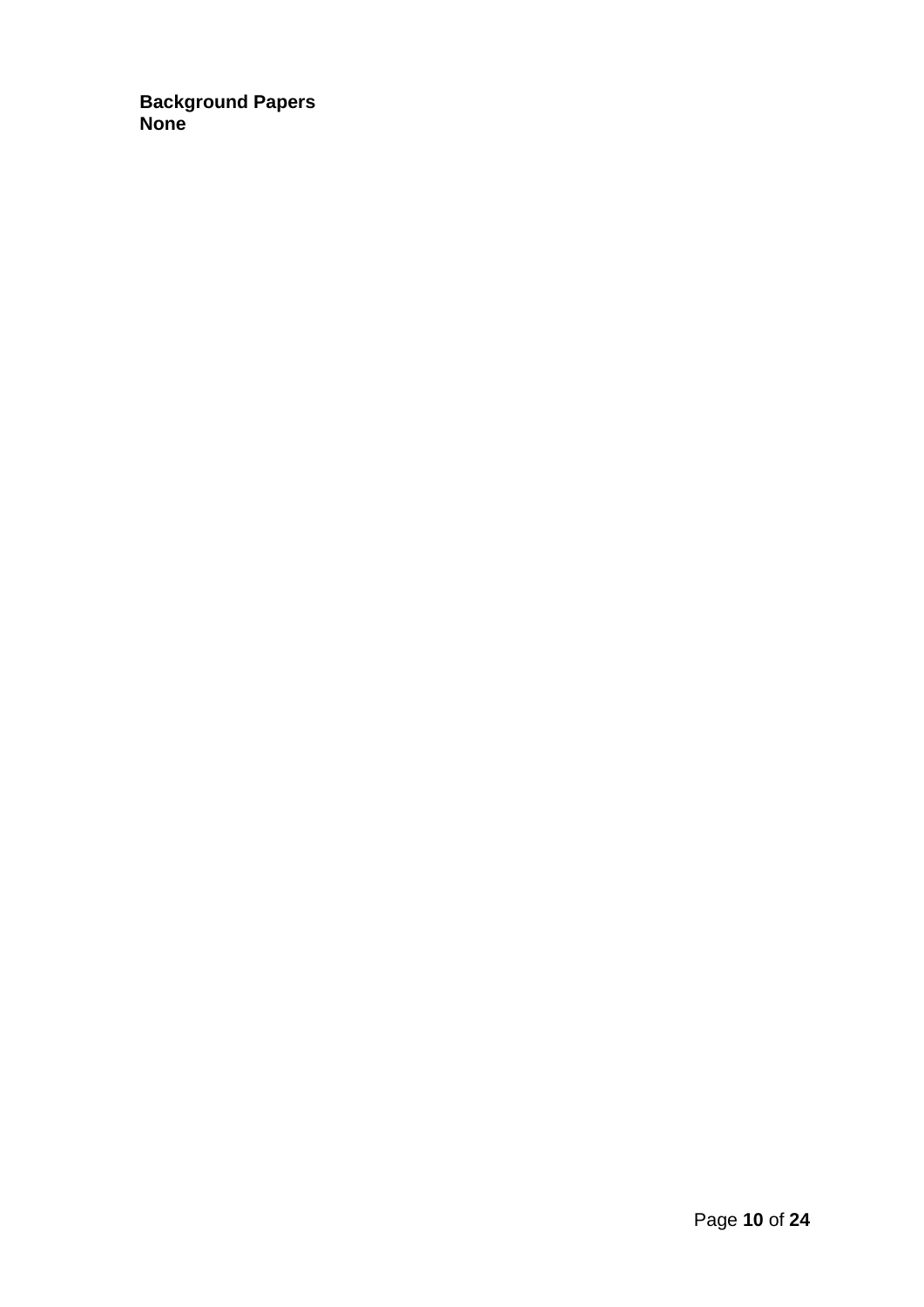## **15. EXCEPTIONS TO COMPETITIVE TENDERING**

- 15.1 Where competitive tendering is impossible then an exception can be used, but the Service Department, must demonstrate why they were unable to demonstrate VFM through a competitive process and that the use of this rule meets Council needs.
- 15.2 This Rule can be applied only where:
	- (i) The procuring officer uses a legally compliant Framework which the Council has procured or has the right to access (subject to complying with the rules applicable to that Framework, including mini competition);
	- (ii) A suitable corporate contract is in place for the Services/Supplies/Works being procured;
	- (iii) Competition is prevented by Government or statutory control;
	- (iv) Repairs, services, works, parts, goods or materials are required relating to existing machinery, vehicles, plant or equipment of a proprietary nature, where no suitable alternative Supplier exists;
	- (v) Ongoing maintenance, updating, licencing and support is required relating to existing ICT hardware and/or software that is proprietary in nature and no suitable alternative Supplier exists;
	- (vi) The contract provides in writing for an extension to the length of the contract's term and the following conditions are met:
		- The extension is for substantially the same works, supplies and/or services provided in the original contract;
		- The financial terms for the extension are as agreed in the original contract;
		- The length of the extension is no longer than that permitted by the original contract;
		- Such extension would not breach the Public Contract Regulations 2015; and
		- The appropriate authority/approval is in place in accordance with the Scheme of Delegation.
	- (vii) The contracts being procured are for special education needs or social care services below relevant EU Threshold and, in the opinion of the responsible officer it is considered in the Council's interest or is required to meet obligations under relevant legislation. If above EU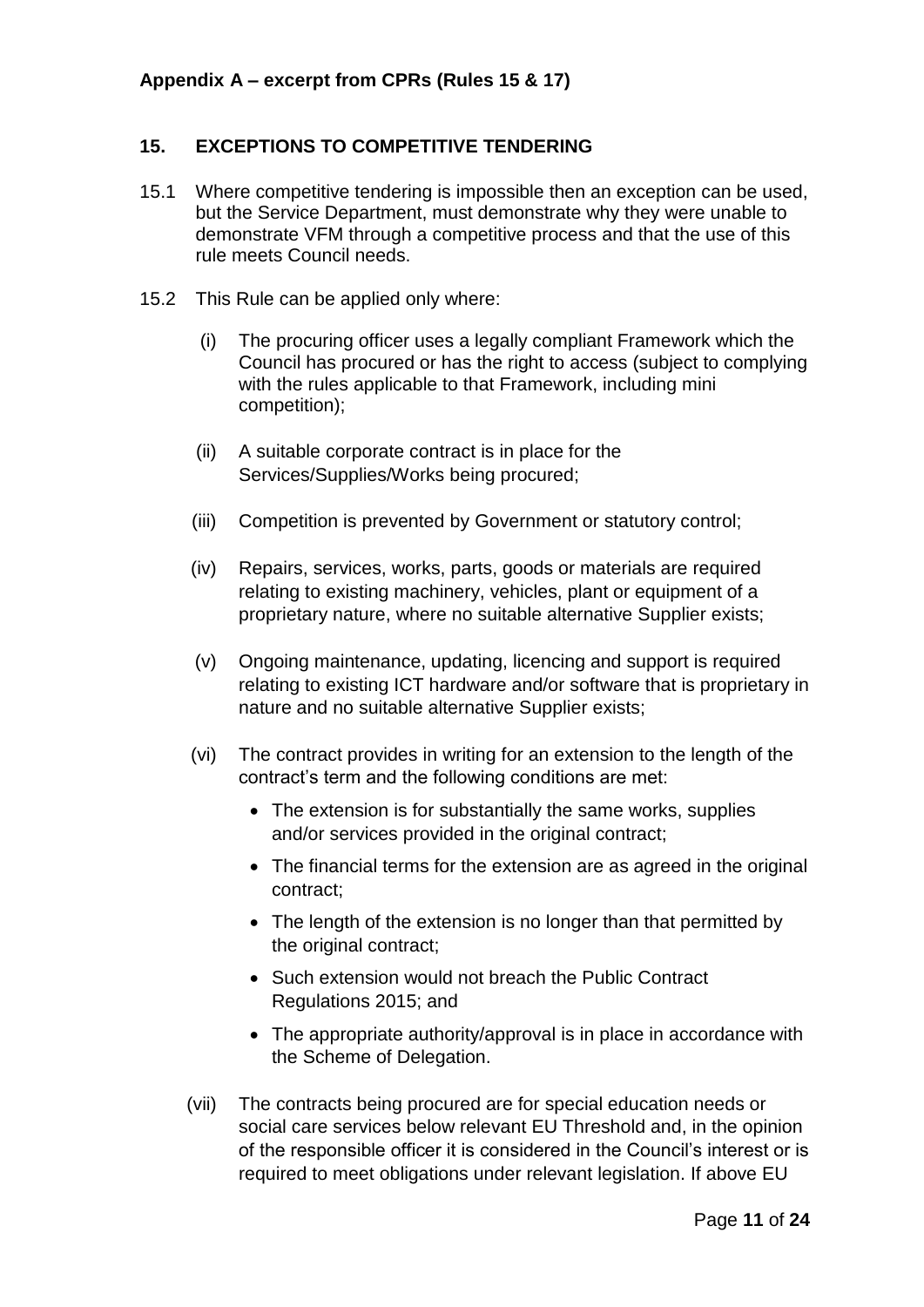Threshold, officers are reminded that the Public Contract Regulations 2015 may apply.

- (viii) Upon evidence of extensive market testing and consultation with P&C Hub/Legal Services, the Goods, Services or Works are only available from a single Supplier and no suitable alternative is available.
- (ix) Contracts below EU Threshold being procured are for specialist professional services necessary to support children's or adult services where service users/clients select the Supplier, but the grant funding is via the Council.
- (x) Contracts are awarded between the Council and a 'Teckal Company'. Advice should be sought from Legal Services as to the application of the Teckal exception, and appropriate Council governance process should be followed.
- (xi) In relation to the exceptions, advice should be sought from the P&C Hub and (where applicable) Legal Services as to whether there is any risk of the Council breaching Public Contract Regulations 2015.
- (xii) Where a contract is entered into via any of the rules above then the contract must be recorded on the E-Tendering Portal.
- (xiii) Over £100,000 where no tenders, no suitable tenders, no requests to participate or no suitable request to participate have been received in response to a tender process, provided that the initial conditions of the contract are not substantially altered, then the Service Department can negotiate with a single Supplier. Refer to the Procurement Manual for the process to follow.
- (xiv) The aim of the procurement is the creation or acquisition of a unique work of art or artistic performance. Refer to the Procurement Manual for the process to use this Rule.
- 15.2 In relation to the exceptions, the requirement to comply with the Public Contract Regulations 2015 remains. Officers should consider publishing a Voluntary Ex-Ante Transparency (VEAT) Notice for any exception granted that is higher than the EU Threshold and the procedures leading to the award under the Regulations must be followed. A VEAT Notice can only be issued with approval from the P&C Hub.
- 15.3 Any decision not to seek competitive tenders must fully comply with this Rule 15, be reasonable in all the circumstances and be in the best interests of the Council. The decision must be recorded in writing and all documentation supporting the decision must be retained on the E-Tendering Portal.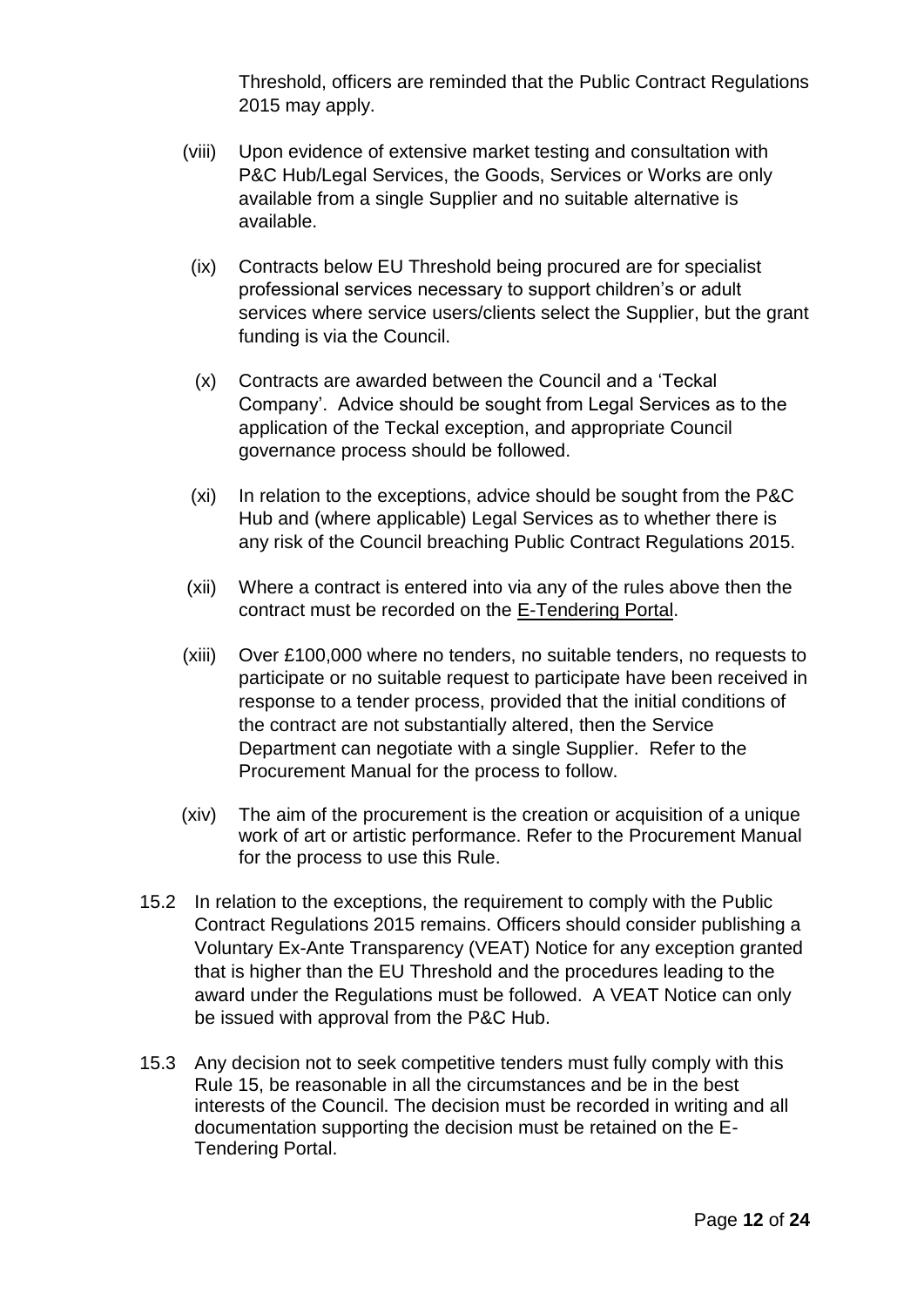15.4 Exceptions will be reported to the Executive Director of Resources on a quarterly basis. Application for an Exception must be made via the Exceptions and Waiver form for recording and ensuring that the Contract is entered onto the Corporate Contract Register.

# **17. APPLICATION AND WAIVER OF THE RULES**

- 17.1 These Rules apply to all contracts for Supplies, Works or Services entered into by the Council, except where a Waiver of all or part of the Rules is approved. Waivers should only be sought in **exceptional circumstances** given the general presumption that competition is the best way to demonstrate VFM.
- 17.2 It must be noted that where the value of the contract is over the EU threshold the Council must comply with the requirements of Public Contract Regulations 2015 therefore it is not possible to waive these requirements, and contracts let in this way will be in breach of the Regulations.
- 17.3 All Waivers are reported Council's General Purposes Committee on an annual basis by the P&C Hub.
- 17.4 The officer requesting the Waiver **must** keep a written record of any waiver of the Rules. Application of a waiver can be made via the [Exceptions and Waiver form](https://enfield365.sharepoint.com/:x:/r/sites/intranetAccountsPayableReceivable/_layouts/15/Doc.aspx?sourcedoc=%7B9009CB4F-4CD5-4CA5-AE37-574060500D3D%7D&file=Supplier_Info_-_Waiver_Exception.xlsm&action=default&mobileredirect=true) and will be reviewed and approved by the Executive Director of Resources.
- 17.5 Contracts let via a Waiver must have documentation held on the E-Tendering Portal to create a record on the Corporate Contract Register.
- 17.6 Waivers will only be issued for a period of 12 months, unless agreed otherwise by the Executive Director of Resources.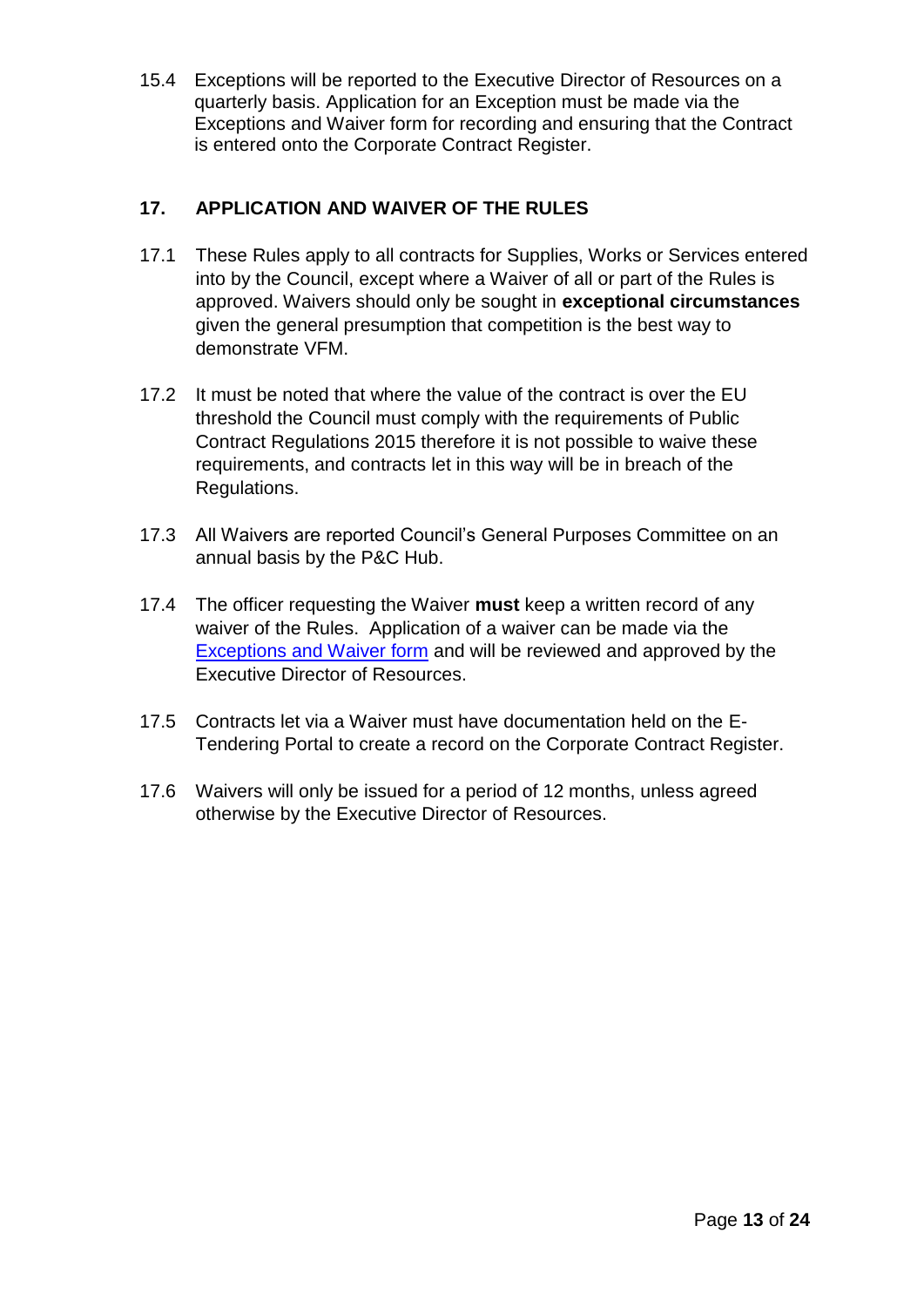# **Appendix B**

# **2021 - 2022 Compliance Reports.**

Number of Quick Quotes over £25k in progress where too few Suppliers were invited to Quote.

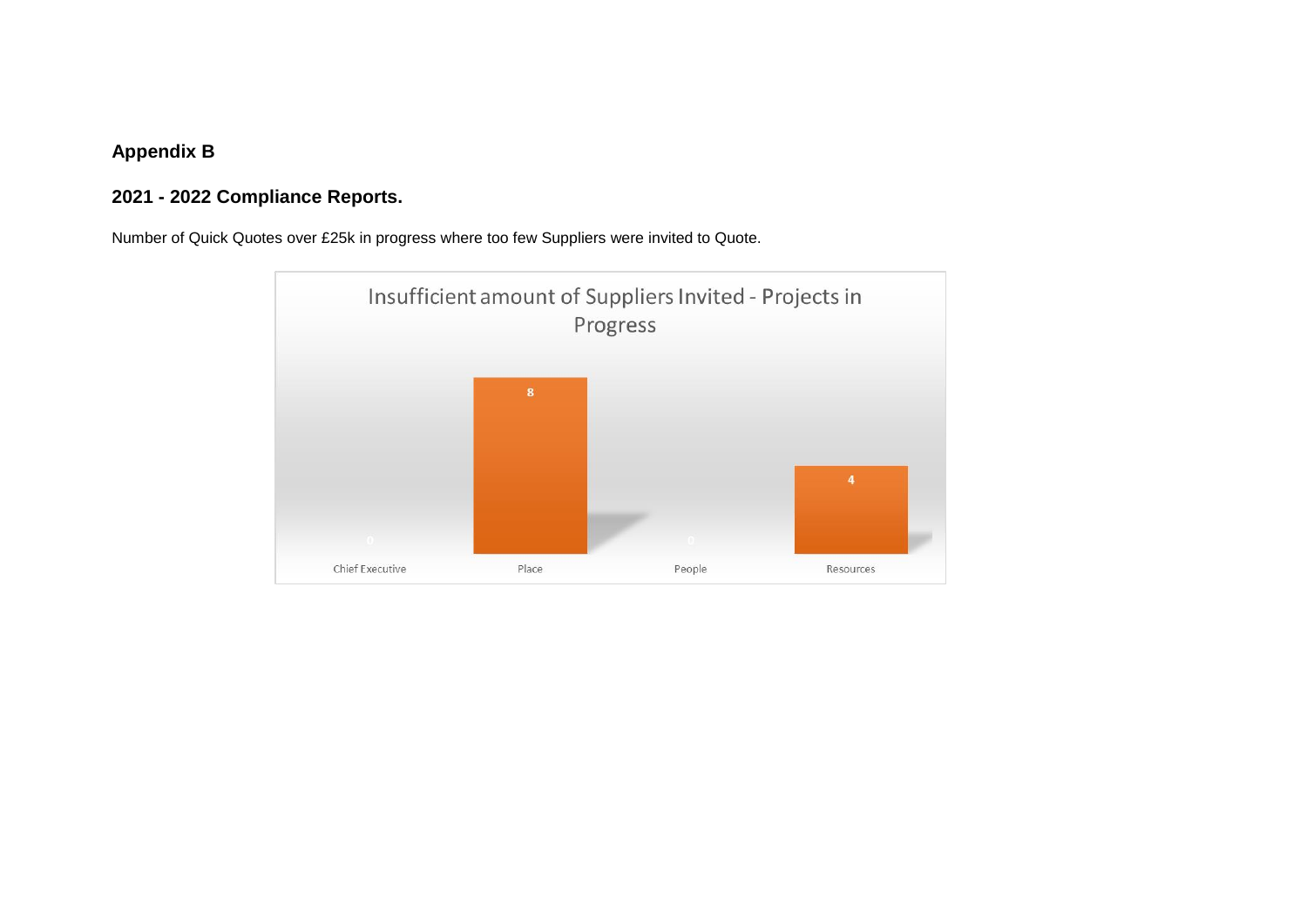# **List of projects that invited too few suppliers.**

| <b>LTP</b>       | <b>Value</b> | <b>Contract Title</b>                                     | <b>Suppliers</b> | Department       | Reason                             |
|------------------|--------------|-----------------------------------------------------------|------------------|------------------|------------------------------------|
| <b>Reference</b> |              |                                                           | <b>Invited</b>   |                  |                                    |
| DN558121         | £50,000      | Civil Engineering and Town Planning advisory support      | 2                | Place            | Unaware that needed 3 quotes (as   |
|                  |              | services for Meridian Water Regeneration Programme        |                  |                  | previously 2). Are now aware.      |
| DN558950         | £50,000      | Incremental housing design study at Meridian Water East   | $\overline{2}$   | Place            | Unaware that needed 3 quotes (as   |
|                  |              | <b>Bank</b>                                               |                  |                  | previously 2). Are now aware.      |
| DN598251         | £80,000      | Installation of Civic Centre Car Park ANPR System         | $\overline{2}$   | Place            | Service accepts that they did not  |
|                  |              |                                                           |                  |                  | follow rules in this instance. Are |
|                  |              |                                                           |                  |                  | now aware of rules.                |
| DN568282         | £97,000      | 941 - Procurement of Consultant Services for the Building |                  | Place            | TBC.                               |
|                  |              | Safety Team - Walbrook House                              |                  |                  |                                    |
| DN596590         | £100,000     | <b>Meridian Three Commercial Advisory</b>                 | $\overline{2}$   | Place            | Call from a Framework - compliant  |
| DN536670         | £112,500     | <b>Cyber Security Remediation Programme</b>               |                  | <b>Resources</b> | G-Cloud call off - compliant       |
| DN559744         | £127,235     | Housing Property Asset Management System - APEX           |                  | <b>Resources</b> | G-Cloud Call off - compliant       |
| DN500415         | £135,000     | Health & Safety consultancy services                      | $\overline{4}$   | Place            | TBC                                |
| DN528472         | £149,000     | <b>Power BI Architecture</b>                              |                  | <b>Resources</b> | Abandoned - not awarded            |
| DN555534         | £150,000     | Energetik - Naylor Grove Retrofit                         | 3                | Place            | Energetik have different CPRs',    |
|                  |              |                                                           |                  |                  | and this is compliant              |
| DN500401         | £165,000     | <b>Resident Liaison and Public Relations consultancy</b>  |                  | Place            | <b>TBC</b>                         |
|                  |              | services                                                  |                  |                  |                                    |
| DN607963         | £179,000     | Applicant Tracking System (ATS) - Online recruitment      | $\overline{2}$   | Resources        | In progress – limited market       |
|                  |              | platform                                                  |                  |                  |                                    |
| DN598992         | £200,000     | <b>Vehicle Parts Supply</b>                               | 3                | Place            | After market research there were   |
|                  |              |                                                           |                  |                  | only 3 suppliers able to supply.   |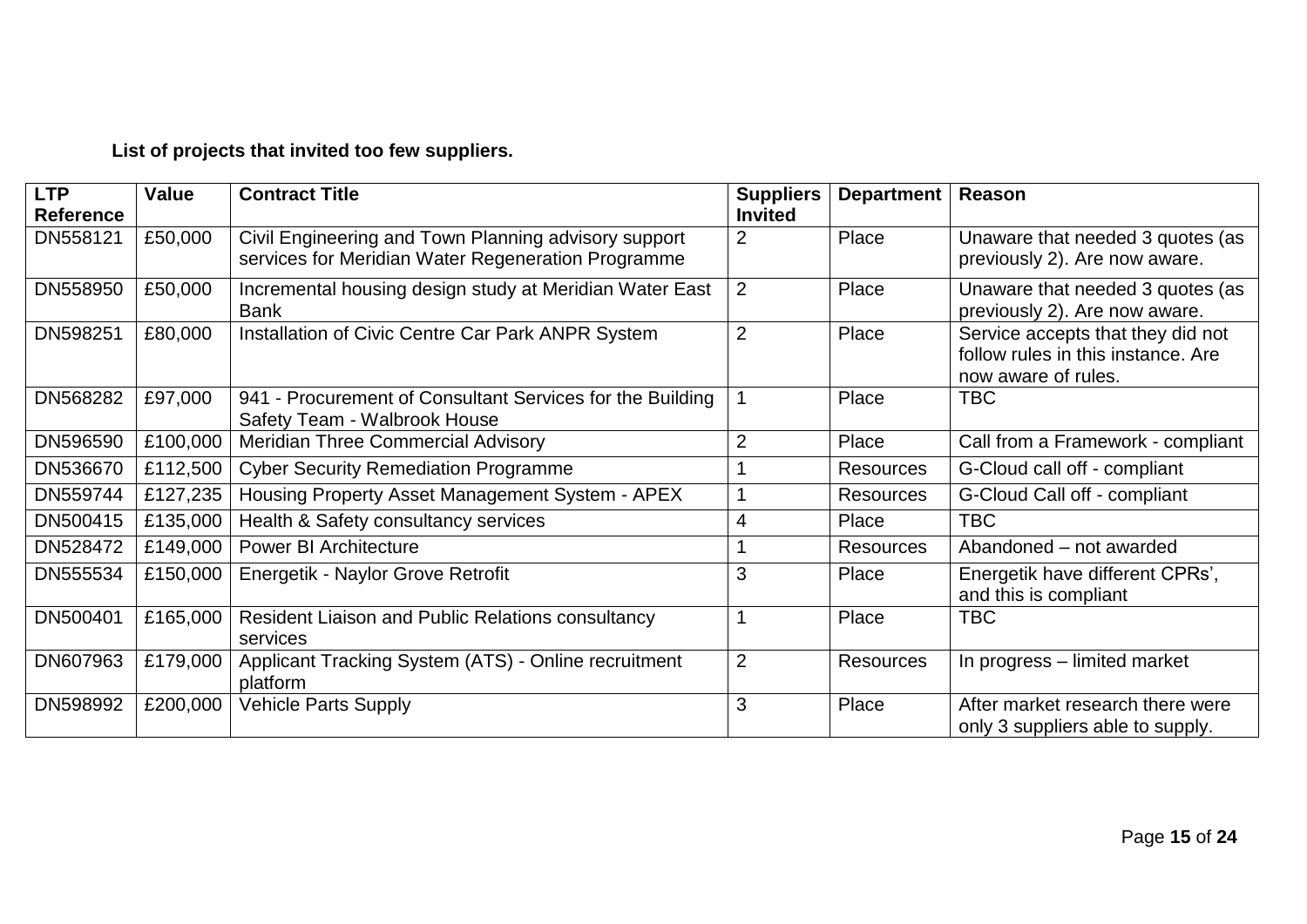# **Appendix C**

# **Table of all exceptions April 2021 – March 2022**

| <b>Department</b><br><b>Name</b> | <b>LTP</b><br><b>Reference</b> | <b>Procurement Title</b>                    | <b>Supplier</b>                          | <b>Value</b> | <b>Date</b> |
|----------------------------------|--------------------------------|---------------------------------------------|------------------------------------------|--------------|-------------|
| Chief                            |                                |                                             |                                          |              |             |
| Executive                        | DN536261                       | Covid Life After Loss Bereavement Project   | <b>Enfield CAB</b>                       | £70,203      | 01-Apr-21   |
|                                  |                                |                                             | Social Value Portal LTD (only one        |              |             |
| <b>Resources</b>                 | DN542816                       | Social Value in Procurement                 | supplier)                                | £45,000      | 03-May-21   |
|                                  |                                |                                             |                                          |              |             |
|                                  |                                | Common Area Phones (CAPs) and Dummy         |                                          |              |             |
| <b>Resources</b>                 | DN542742                       | <b>Numbers Contract</b>                     | Virgin Media Business                    | £67,102      | 17-May-21   |
|                                  |                                |                                             | Uniform 4 Kids (local supplier for local |              |             |
| Resources                        | DN555958                       | School Uniform Grants - Covid               | uniforms)                                | £99,000      | 18-Jun-21   |
|                                  |                                |                                             |                                          |              |             |
|                                  |                                | HAF Summer Project Get with The Kids        |                                          |              |             |
| People                           | DN557873                       | Vibe                                        | Get With the Kids Vibe                   | £86,000      | 01-Jul-21   |
|                                  |                                | HAF Summer Programme Time for a             |                                          |              |             |
| People                           | DN557863                       | Change AM                                   | Time for Change AM Ltd                   | £118,000     | 01-Jul-21   |
|                                  |                                |                                             | National Federation of Self Employed     |              |             |
|                                  |                                |                                             | and Small Businesses Ltd (only one       |              |             |
| <b>Resources</b>                 | DN555401                       | Support of local businesses                 | supplier)                                | £145,000     | 05-Jul-21   |
|                                  |                                |                                             |                                          |              |             |
| <b>Resources</b>                 | DN560662                       | <b>CFO Insight Subscription</b>             | <b>Grant Thornton UK LLP</b>             | £27,000      | 16-Aug-21   |
|                                  |                                | <b>Enfield African and Caribbean Health</b> | African and Caribbean Health             |              |             |
| People                           | DN561385                       | Network (Pass through monies from CCG)      | <b>Network</b>                           | £70,000      | 01-Sep-21   |
|                                  |                                |                                             |                                          |              |             |
|                                  |                                |                                             |                                          |              |             |
| People                           | DN562494                       | <b>Inclusion Health Outreach</b>            | Doctors of the World                     | £75,000      | 01-Sep-21   |
|                                  |                                |                                             |                                          |              |             |
|                                  |                                | Service to provide Independent Review       |                                          |              |             |
| People                           | DN576797                       | <b>Officers and Child Protection Chairs</b> | Aidhour Ltd                              | £100,000     | 18-Oct-21   |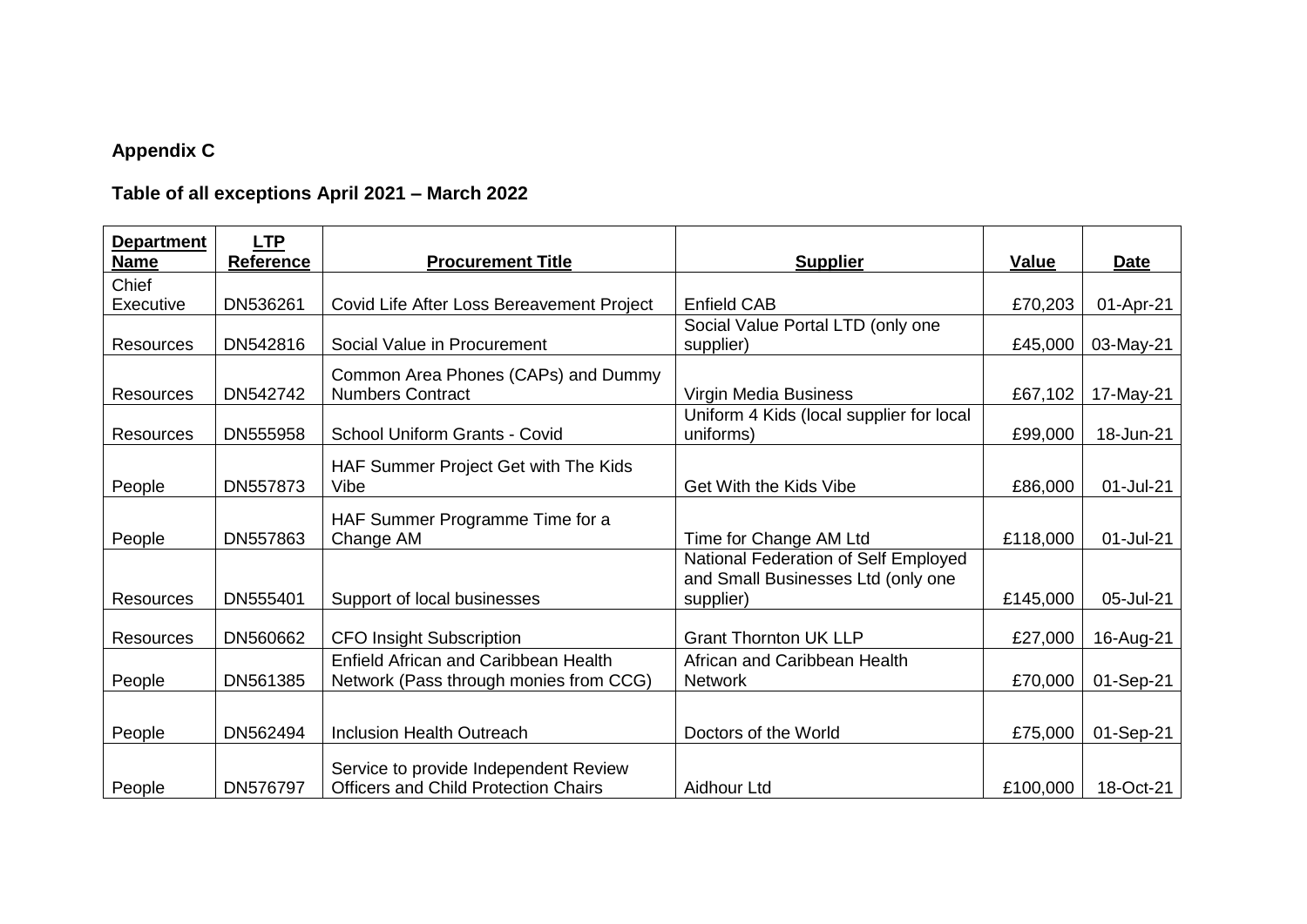| People | DN581974 | Specialist consultancy on developing Family<br>Hubs | <b>Mutual Ventures Limited</b>  | £46,000 | 15-Nov-21    |
|--------|----------|-----------------------------------------------------|---------------------------------|---------|--------------|
| Place  | DN583374 | Fire Risk Assessments (Medium rise)                 | Savills (UK) Ltd (H&S concerns) | £35,000 | $10$ -Dec-21 |

# **Table of all Waivers April 2021 – March 2022**

| <b>Department</b><br><b>Name</b> | ∟TP<br><b>Reference</b> | <b>Procurement Title</b>                         | <b>Supplier</b> | <b>Value</b> | <b>Date</b> |
|----------------------------------|-------------------------|--------------------------------------------------|-----------------|--------------|-------------|
| People                           | DN575064                | BeeZee Bodies Child Weight Management<br>Service | BeeZee Bodies   | £298,843     | 18-OCT-21   |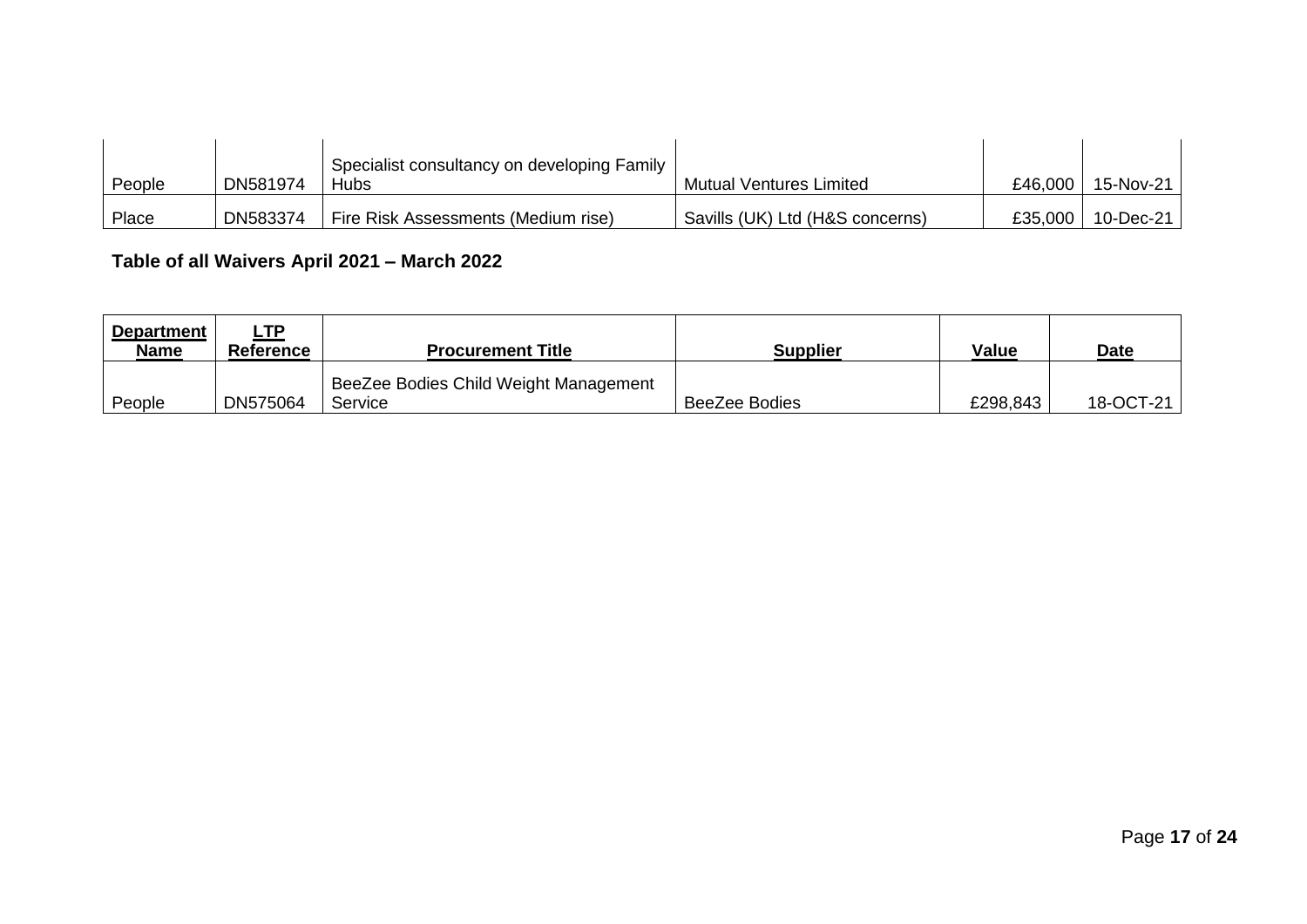## **2021 – 2022 spend information**

The procurement function handles a total of over £309.4M of spend p.a. whilst the Council spends a further £616M with third parties that is classed as non-procurement, making a total of £925.4M The procurement spend of £309m is divided between five Departments as shown below:

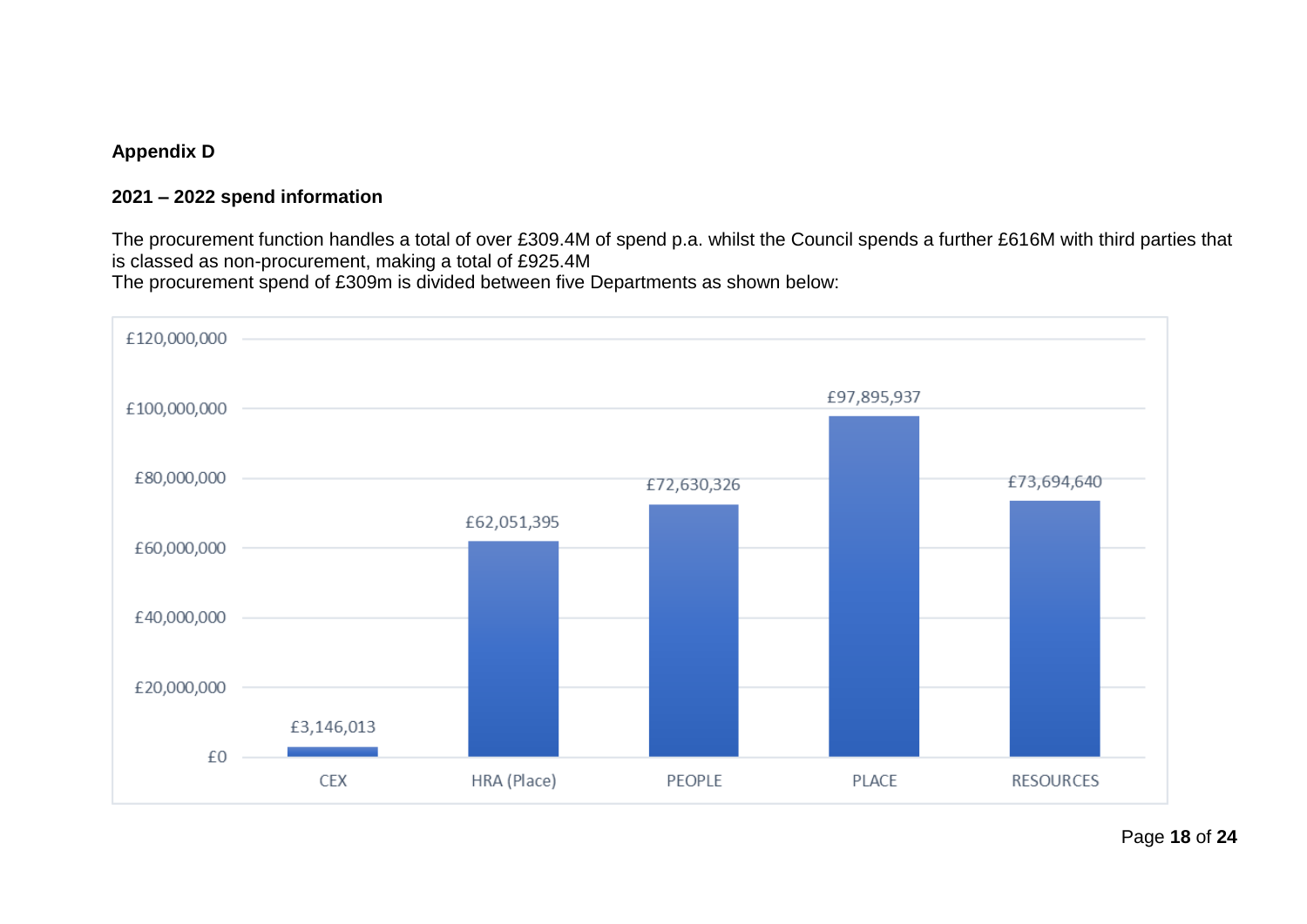# **Appendix D** Local Spend 2021/2022



| Local spend     | £37,030,875  | 12% |
|-----------------|--------------|-----|
| Non-local spend | £272,387,435 | 88% |
| Total spend     | £309,418,310 |     |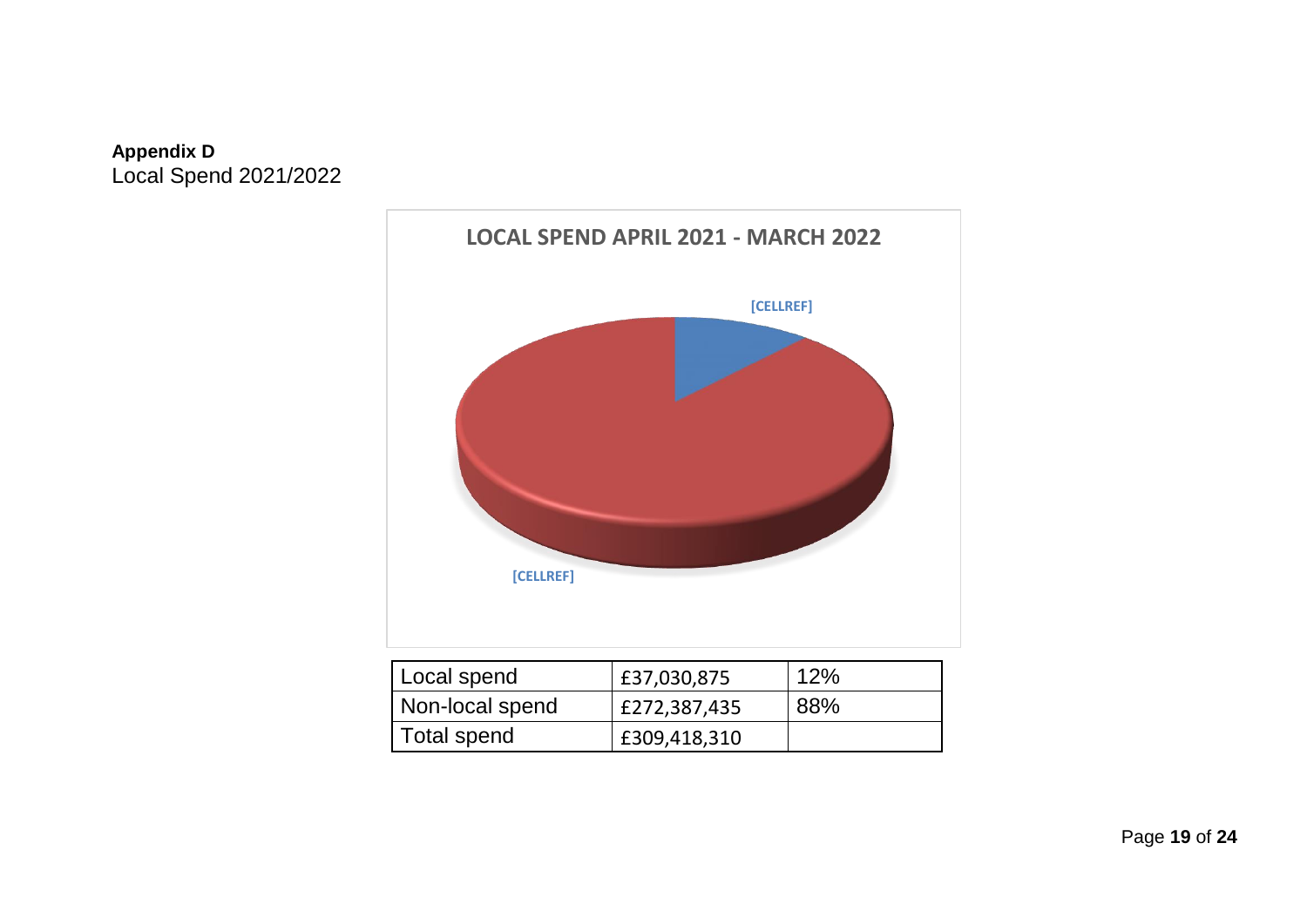

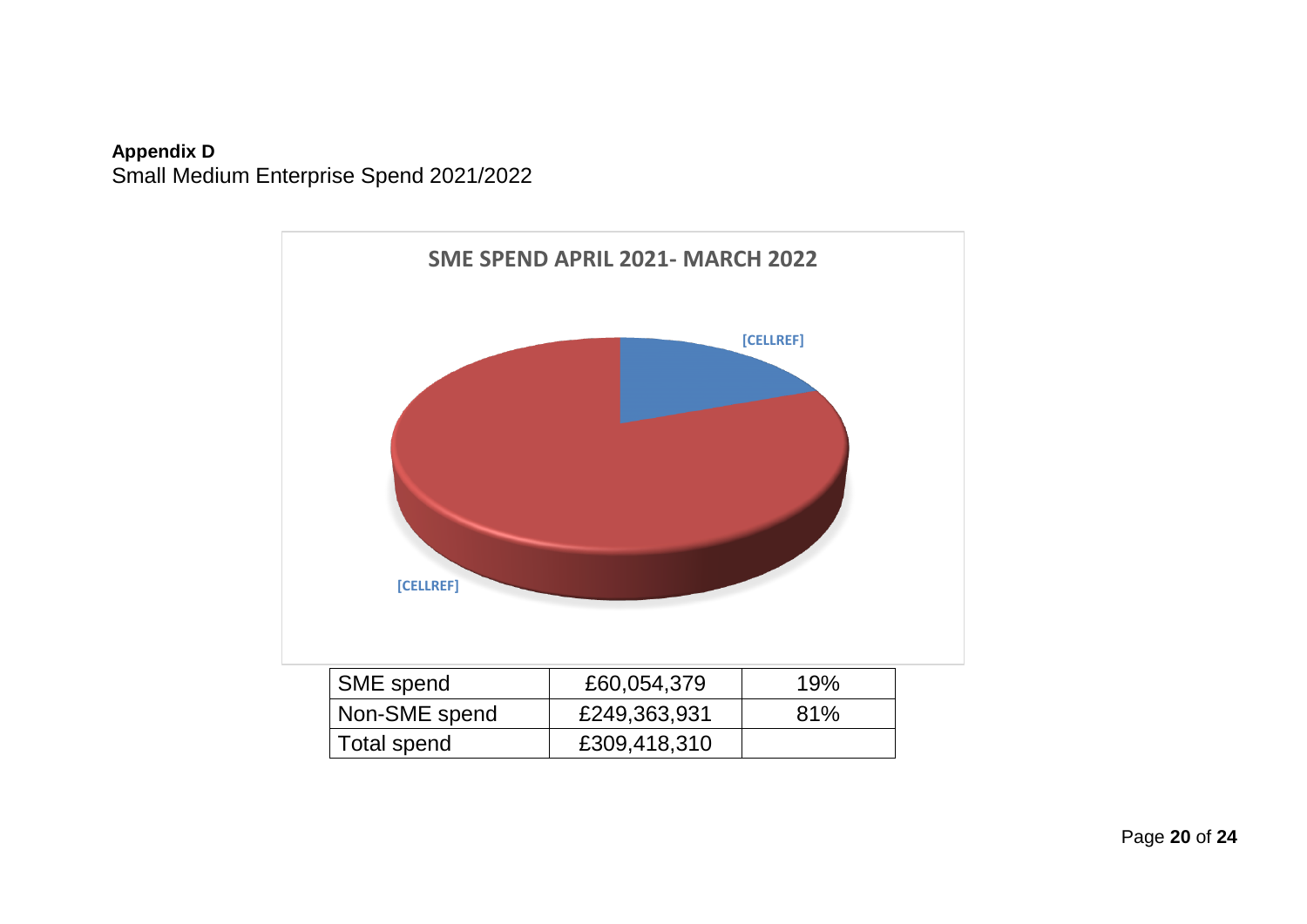The Top 10 Commodities categorised by General Ledger Codes (finance categories). Spend in 2021/2022:

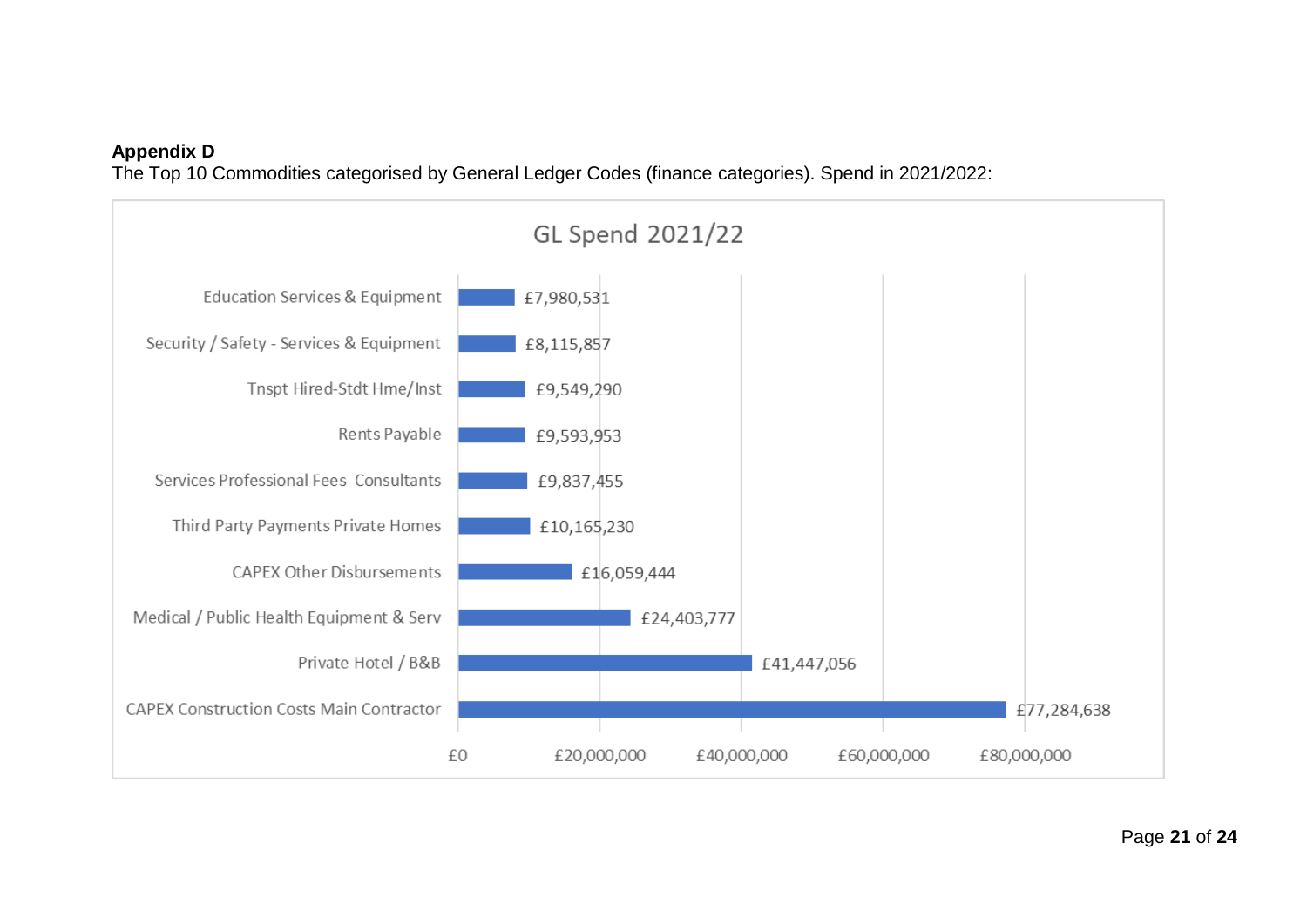The Top 10 Commodities categorised by UNSPSC Codes (procurement categories). Spend in 2021/2022

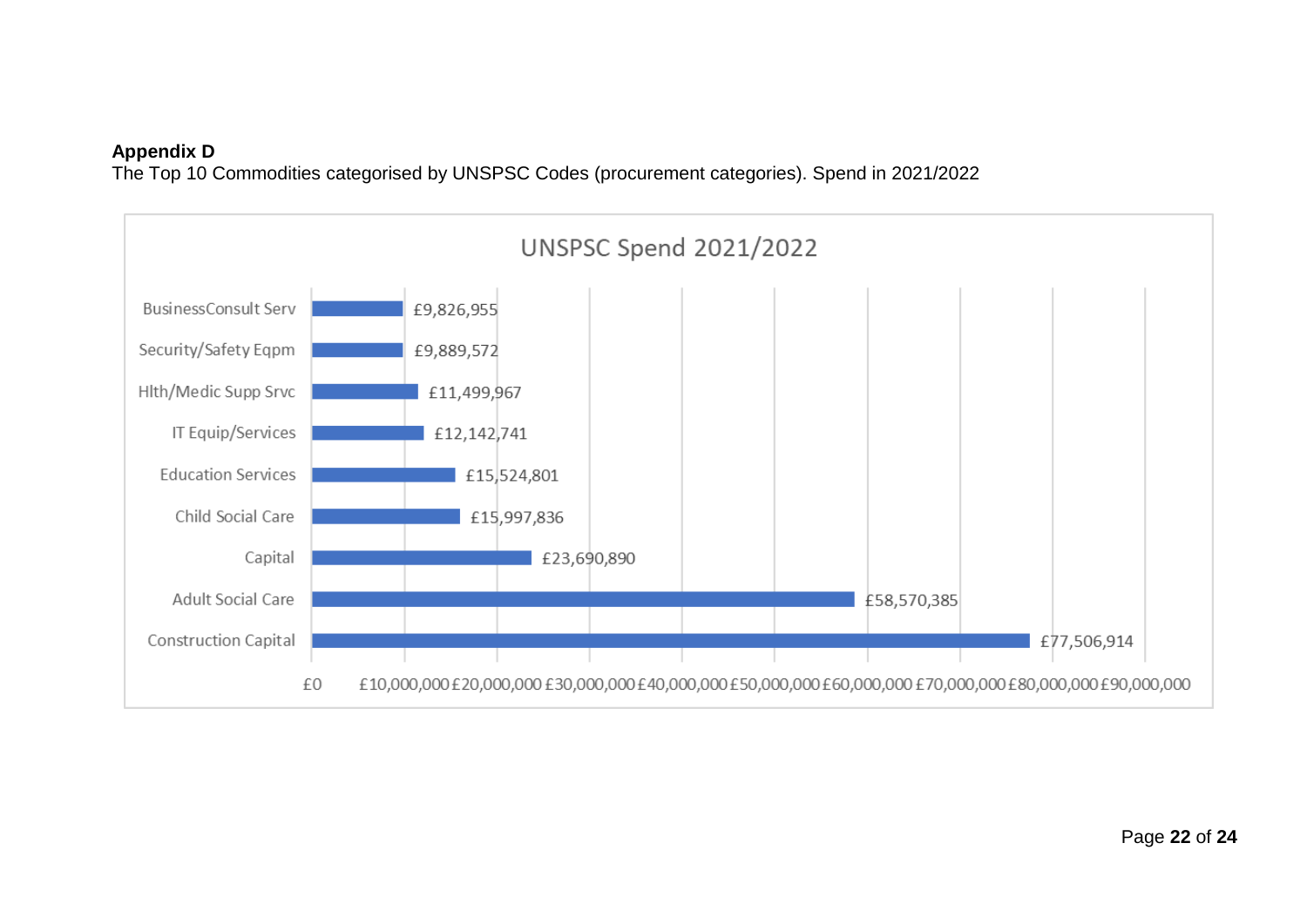Top 20 Suppliers by Spend 2021/2022

| <b>Vendor Name</b>                      | <b>Value £</b> | <b>Type of Supply</b>                             |
|-----------------------------------------|----------------|---------------------------------------------------|
|                                         |                | Temporary Accommodation (Consolidation system for |
| ADAM HTT LIMITED T/A ADAM               | 42,590,150     | invoicing)                                        |
| Matrix SCM Ltd                          | 26,982,773     | <b>Temporary Agency Worker Contract</b>           |
| HILL PARTNERSHIP LIMITED                | 8,619,967      | <b>Construction Supplier</b>                      |
| LURA CONSTRUCTIONS LTD-CIS              | 7,157,519      | <b>Construction Supplier</b>                      |
| <b>MULALLEY &amp; CO LIMITED</b>        | 6,575,137      | <b>Construction Supplier</b>                      |
| NORTH MIDDLESEX UNIVERSITY HOSPITAL     | 6,525,962      | Sexual Health & 0 - 19 Supplier (Public Health)   |
|                                         |                | Digital Services systems & Benefits on Demand     |
| <b>CIVICA UK LTD</b>                    | 5,720,441      | contracts (6)                                     |
| EDUCATION SUPPORT (ENFIELD2) LTD        | 5,053,059      | Schools PFI (Lea Valley, Starks Field)            |
| <b>KENSON HIGHWAYS LTD</b>              | 4,741,851      | Highways                                          |
| <b>ENFIELD LIGHTING SERVICES LTD</b>    | 4,578,184      | <b>Street Lighting PFI Contract</b>               |
| <b>NSL LIMITED</b>                      | 4,312,057      | <b>Parking Enforcement Contract</b>               |
|                                         |                | Various Community Health Services (OT, Speech &   |
| Barnet, Enf. & Haringey Mental Health   | 4,166,792      | Language, Physio, Podiatry)                       |
| PILON LIMITED                           | 4,046,917      | <b>Construction Supplier</b>                      |
| <b>HOUSING GATEWAY LTD</b>              | 3,802,096      | Internal trading Company                          |
| PURDY CONTRACTS LTD                     | 3,767,406      | <b>Construction supplier</b>                      |
| VINCI CONSTRUCTION UK LTD - CED         | 3,595,725      | <b>Construction Supplier</b>                      |
| <b>WILLMOTT DIXON INTERIORS LIMITED</b> | 3,480,987      | <b>Construction Supplier</b>                      |
| LYNCADE LIMITED T/A CAVENDISH RADIO     | 3,345,343      | <b>SENd Transport Provision</b>                   |
| <b>VISTRY P'SHIPS LTD - MERIDIAN 1</b>  | 3,299,159      | <b>Construction Supplier</b>                      |
| EDUCATION SUPPORT (ENFIELD) LTD         | 3,112,089      | School PFI Supplier (Highlands)                   |